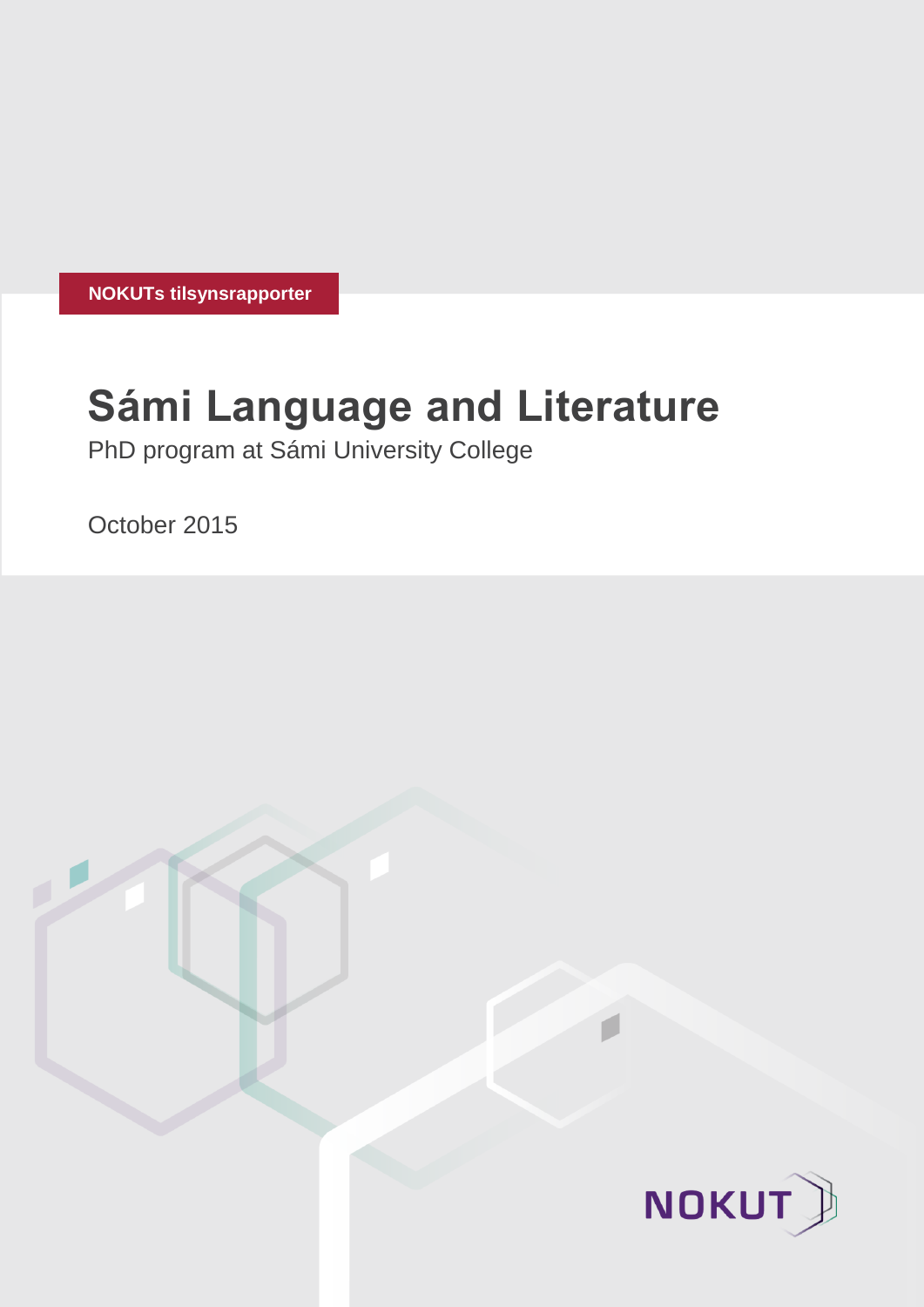NOKUT controls and contributes to quality development at the institutions in higher education. We do this by, among other things, the accreditation of new educational provisions. The institutions which provide higher education have different authorities when it comes to establishing new study programs. If an institution wishes to start a study program outside of the scope of their authority, it needs to apply for this to NOKUT.

| Institusjon:             | Sámi University College                                                                                                                                                                                                                                                                                                            |  |  |
|--------------------------|------------------------------------------------------------------------------------------------------------------------------------------------------------------------------------------------------------------------------------------------------------------------------------------------------------------------------------|--|--|
| Studietilbudets navn:    | Sámi Language and Literature                                                                                                                                                                                                                                                                                                       |  |  |
| <b>Grad/Studiepoeng</b>  | PhD degree, 180 studiepoeng/ECTS                                                                                                                                                                                                                                                                                                   |  |  |
| <b>Studieform</b>        | [Studieform]                                                                                                                                                                                                                                                                                                                       |  |  |
| Sakkyndige:              | - Professor Ingeborg Kongslien, University of Oslo (Committee Leader)<br>- Professor and director Graham Huggan, University of Leeds<br>- Professor Anna-Riitta Lindgren, University of Tromsø – The Arctic<br>University of Norway<br>- PhD Student Signe Rix Berthelin, Norwegian University of Science and<br>Technology (NTNU) |  |  |
| Dato for vedtak:         | 29.10.2015                                                                                                                                                                                                                                                                                                                         |  |  |
| <b>NOKUTs saksnummer</b> | 13/743                                                                                                                                                                                                                                                                                                                             |  |  |

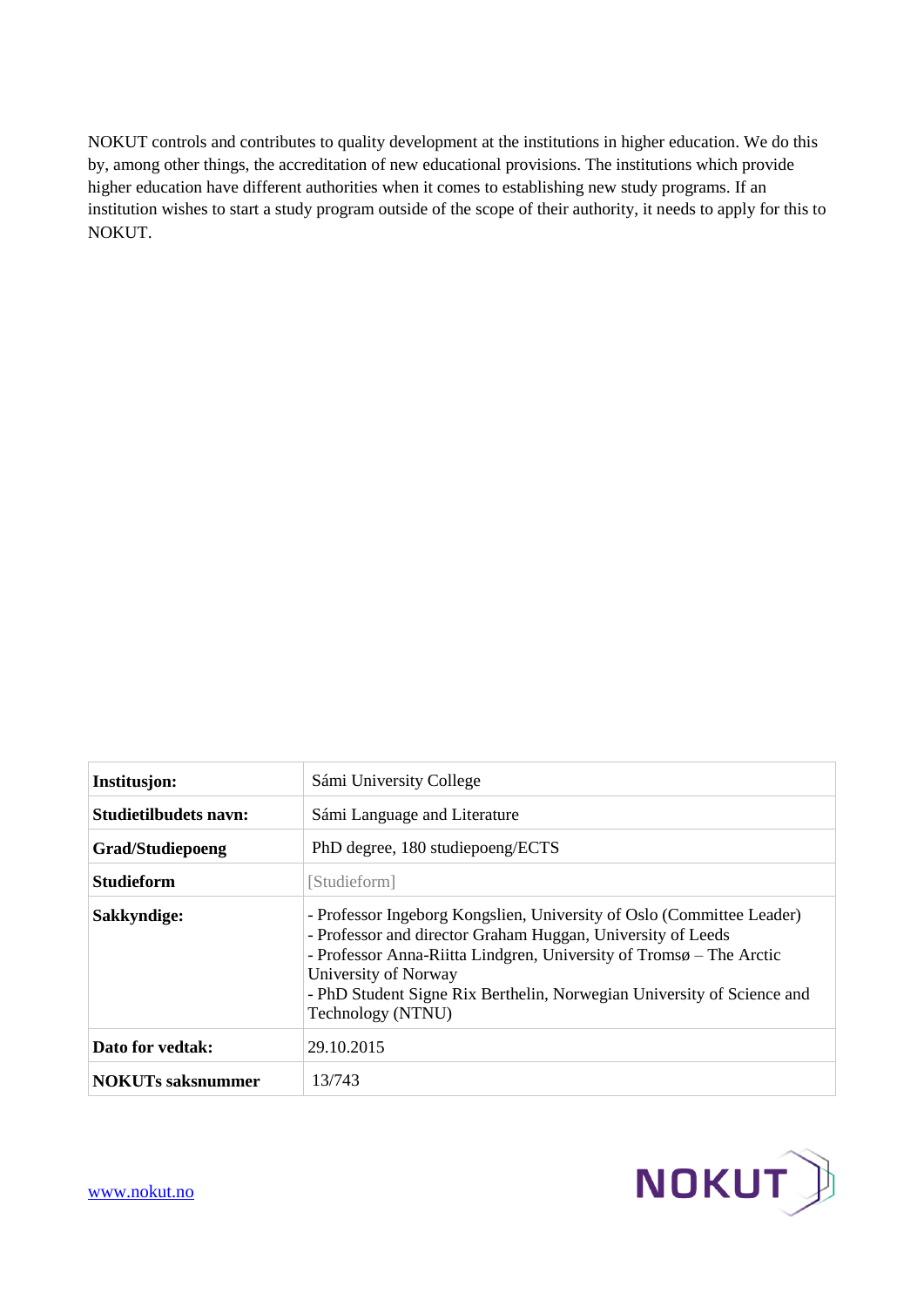# **Introduction**

The external quality assurance performed by NOKUT consists of evaluating the institution's quality assurance systems, accreditation of new provisions and revision of accredited provisions. Universities and university colleges have different self-accrediting powers. For an institution without selfaccrediting powers to establish a provision in a certain cycle an application must be made to NOKUT.

Hereby NOKUT presents the accreditation report of Sámi Language and Literature at Sámi University College. The expert evaluation in this report is part of the accreditation process following Sámi University College's application for accreditation of Sámi Language and Literature submitted before the application deadline on 1st of November, 2013. This report clearly indicates the extensive evaluation performed to ensure the educational quality of the planned educational provision.

The PhD program in Sámi Language and Literature at Sámi University College fulfils NOKUT's conditions for accreditation and is accredited by resolution of 29.10.15. This decision does not have limited validity in time. NOKUT will however make a subsequent supervision of the educational provision within three years.

Oslo, 29.10.15

TejiMeter

Terje Mørland Director General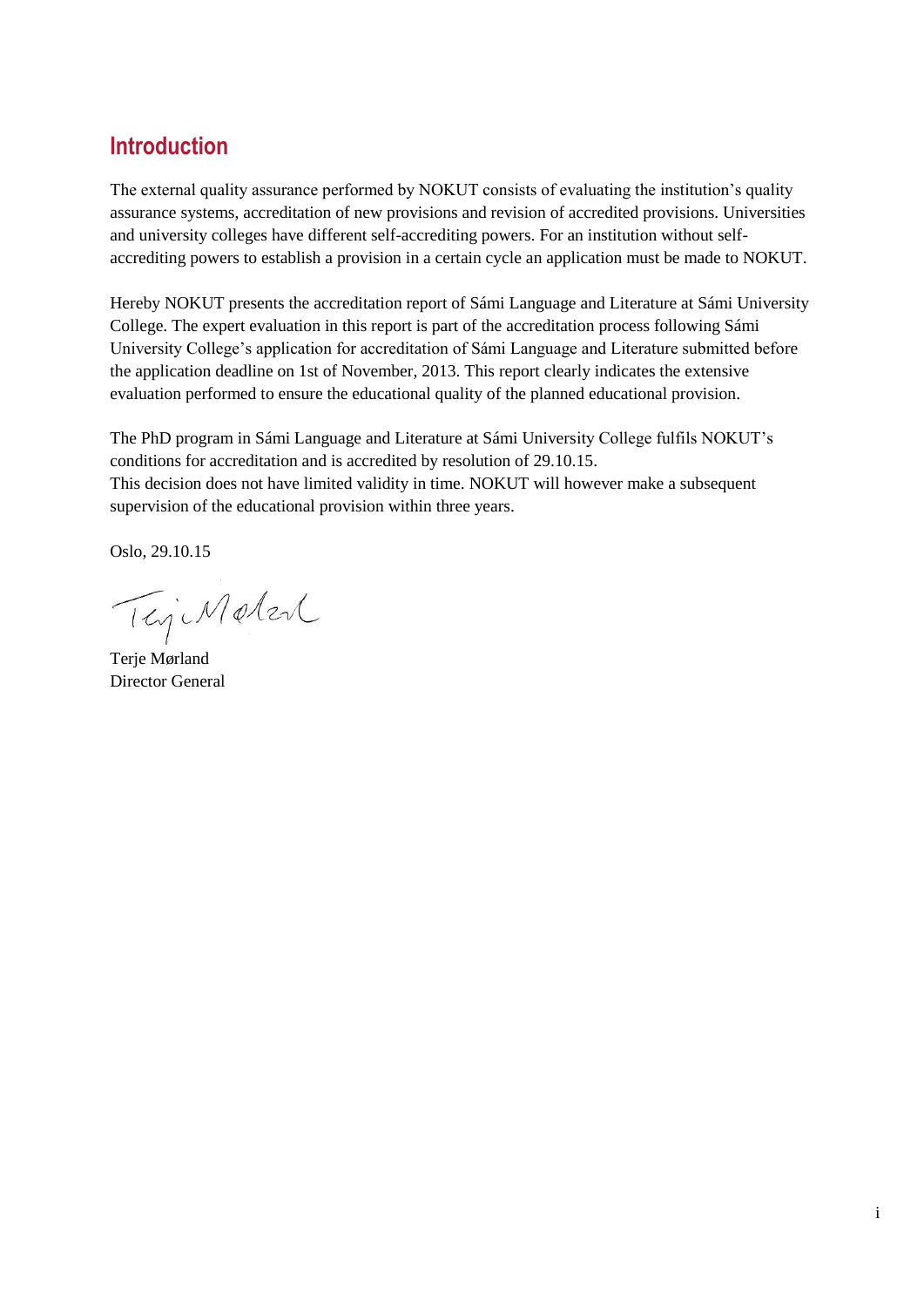# **Table of Contents**

| 1            |  |  |  |
|--------------|--|--|--|
| $\mathbf{2}$ |  |  |  |
| 3            |  |  |  |
| 4            |  |  |  |
|              |  |  |  |
|              |  |  |  |
|              |  |  |  |
|              |  |  |  |
| 5            |  |  |  |
| 6            |  |  |  |
| 7            |  |  |  |
| 8            |  |  |  |
| 9            |  |  |  |
| 10           |  |  |  |
| 11           |  |  |  |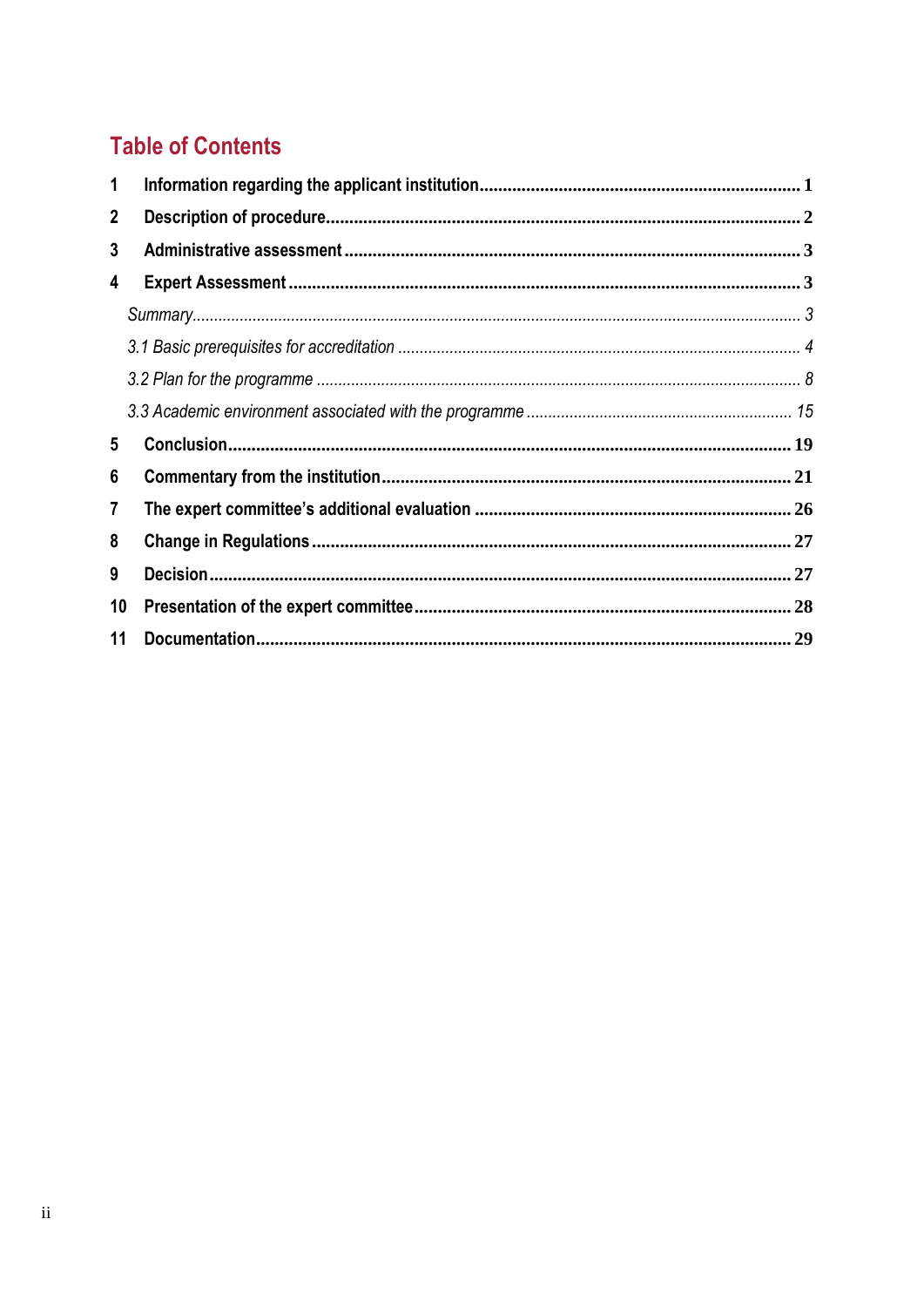# <span id="page-4-0"></span>**1 Information regarding the applicant institution**

Sámi University College was established in 1989 in Kautokeino. It is a multilingual institution with North Sámi as its principal language and it has about 150 students. In addition to the Centre for Sámi language, the institution consists of three departments: Linguistics, Social Sciences and Craft, Industry and Natural Sciences (including teacher education).

As an accredited university college, Sámi University College does not have the power of selfaccreditation for educational provisions in the second and third cycle (PhD). The following educational provisions at the institution have obtained accreditation from NOKUT (our translation):

- Master degree in Sámi literature and language (120 ECTS, 2008)
- Master degree in Doudji (120 ECTS, 2011)

 Master degree in Sámi journalism with an indigenous perspective (90/120 ECTS, 2012) Sámi University College applied for accreditation of PhD program in Sámi language and literature (180 studiepoeng/ECTS] by the application deadline of  $1<sup>st</sup>$  of November, 2013.

#### **The University College's description of the programme and the applicant's grounds for the application**

Sámi University College's (later referred to as SUC) PhD program in Sámi language and literature gives scientific research and work eligibility in the field of Sámi language and literature and corresponding sectors in which high level of linguistic and cultural qualifications are needed. The studies include language research, sociolinguistics, toponymy and research of indigenous literature.

The predominant teaching and research language of the PhD program is the Sámi language, and North Sámi in prior. In the PhD program the Sámi language is both the topic for research and the language of the research program. This combination provides the doctoral students with a deep knowledge in the field of Sámi language and literature and strengthens and nurtures the Sámi language as a scientific language.

The innovative nature of this PhD program is that the program gives a possibility to a research program and to write a doctoral thesis in Sámi, and to learn and develop scientific terminology in Sámi. In addition to North Sámi one can use other Sámi languages in the research when there are experts and supervisors available. The doctoral program is open for principal and secondary supervision in other Sámi languages than North Sámi. The involved higher education institutions in Norway or abroad will agree upon the language use.

The vision of Sámi University College is to give competence to the society, to be the foremost higher education and research institute in Sápmi and the indigenous world, as well as to support the progression of the Sámi community to be equivalent with the major society. SUC has highlighted in the strategy plan for the period 2012–2016 the goal to get more students and educate more specialists that Sápmi and the indigenous world can benefit from. Another strategic goal is to affirm the Sámi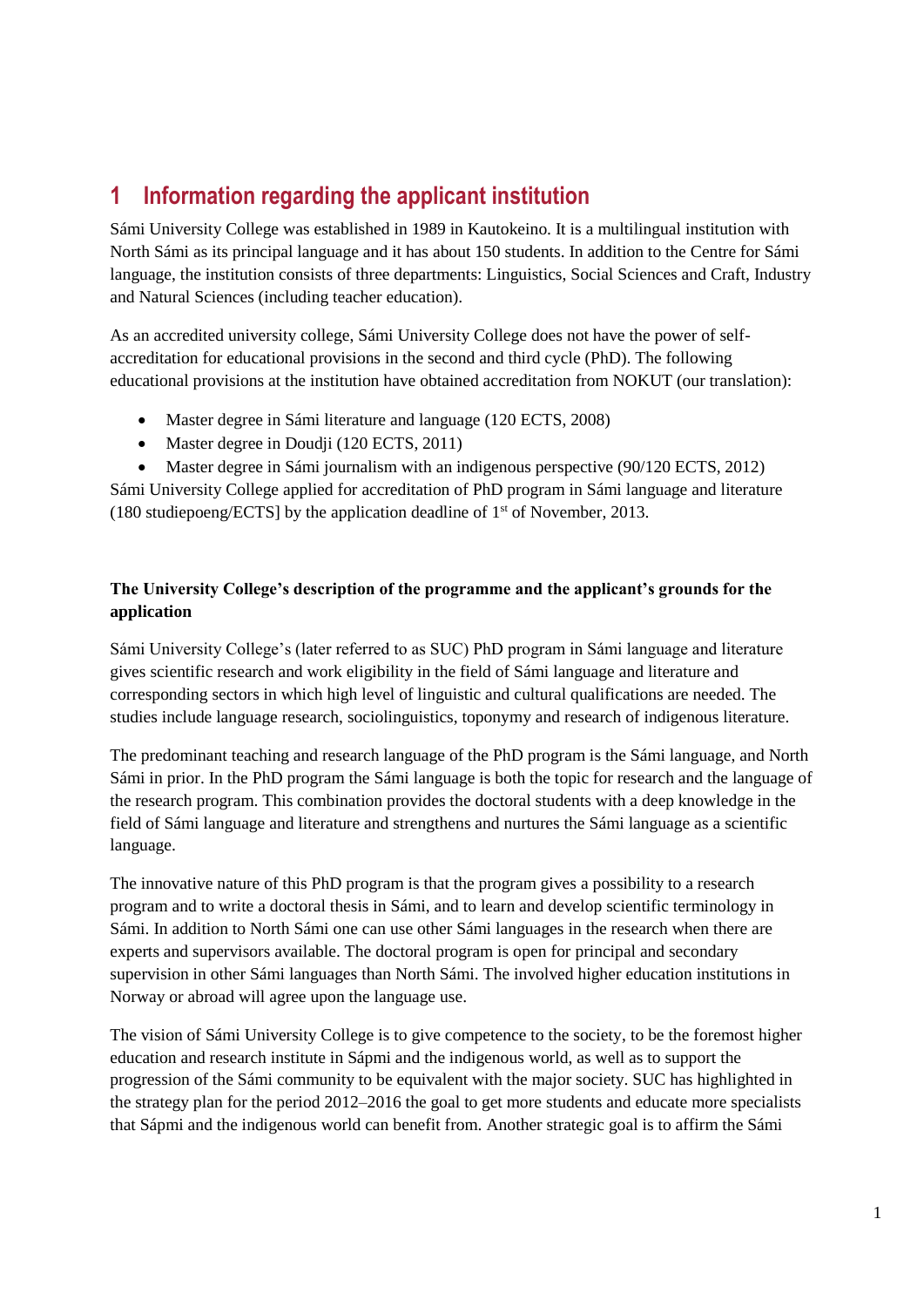language as a language for science, teaching and administration. In the new strategy period SUC has prioritized the work to promote a PhD program in Sámi language and Sámi literature.

Candidates educated trough the PhD program for Sámi language and literature will ensure the continuum of an academic Sámi language environment in all of Sápmi across national borders and also outside Sápmi. Sámi language is an indigenous minority language that is in a vulnerable stage. Therefore the generating and passing on of knowledge and skills to the younger academic generation is a challenge of immediate importance. The SUC PhD program for Sámi language and Sámi literature has to meet the need of academic workers both in the near future and on the long run. In addition to the academic positions, the candidates passing the doctoral education can respond to different kinds of work requirements. The candidates can work in public and private research and educational institutes, advisory institutions, publishing companies and institutes that provide educational materials. For example Sámi speaking areas and governing departments, political departments, media companies and private companies in other areas have a need for the skills of the candidates.

SUC has an all-Sámi and an indigenous perspective in the teaching, the research and the dissemination.

### <span id="page-5-0"></span>**2 Description of procedure**

NOKUT makes an administrative assessment to ensure that all basic conditions for accreditation are fulfilled as expressed in the Regulations concerning supervision of the educational quality in higher education<sup>1</sup> (hereafter referred to as the Quality Assurance Regulation on Higher Education.). For applications that have been approved administratively, NOKUT appoints external experts for the evaluation of the application. The external experts have declared that they are legally competent to perform an independent evaluation, and carry out their assignment in accordance with the mandate for expert assessment passed by NOKUT's board, and in accordance with the requirements for educational quality as determined by the Quality Assurance Regulation on Higher Education.

The expert assessment includes a visit to the institution where the following groups are interviewed: the management of the university college, master students, PhD candidates, academic management, the discipline community, administrative management and possibly employers. In addition, the committee inspects the university college's infrastructure. Based on both the written documentation and information from the interviews, the expert committee shall conclude either with a yes or no as to whether the quality of the educational provision complies with the requirements in the Quality Assurance Regulation on Higher Education. NOKUT also requests that the expert committee advise on further improvements of the educational provision. All criteria must be satisfactorily met before NOKUT accredits an educational provision.

If the conclusion reached by the expert committee is negative, the report is sent to the applicant institution, which is then given three weeks to comment. Thereafter NOKUT decides whether the comments should be sent to the committee for additional consideration. The committee is given two

l <sup>1</sup> <http://www.lovdata.no/cgi-wift/ldles?doc=/sf/sf/sf-20110127-0297.html>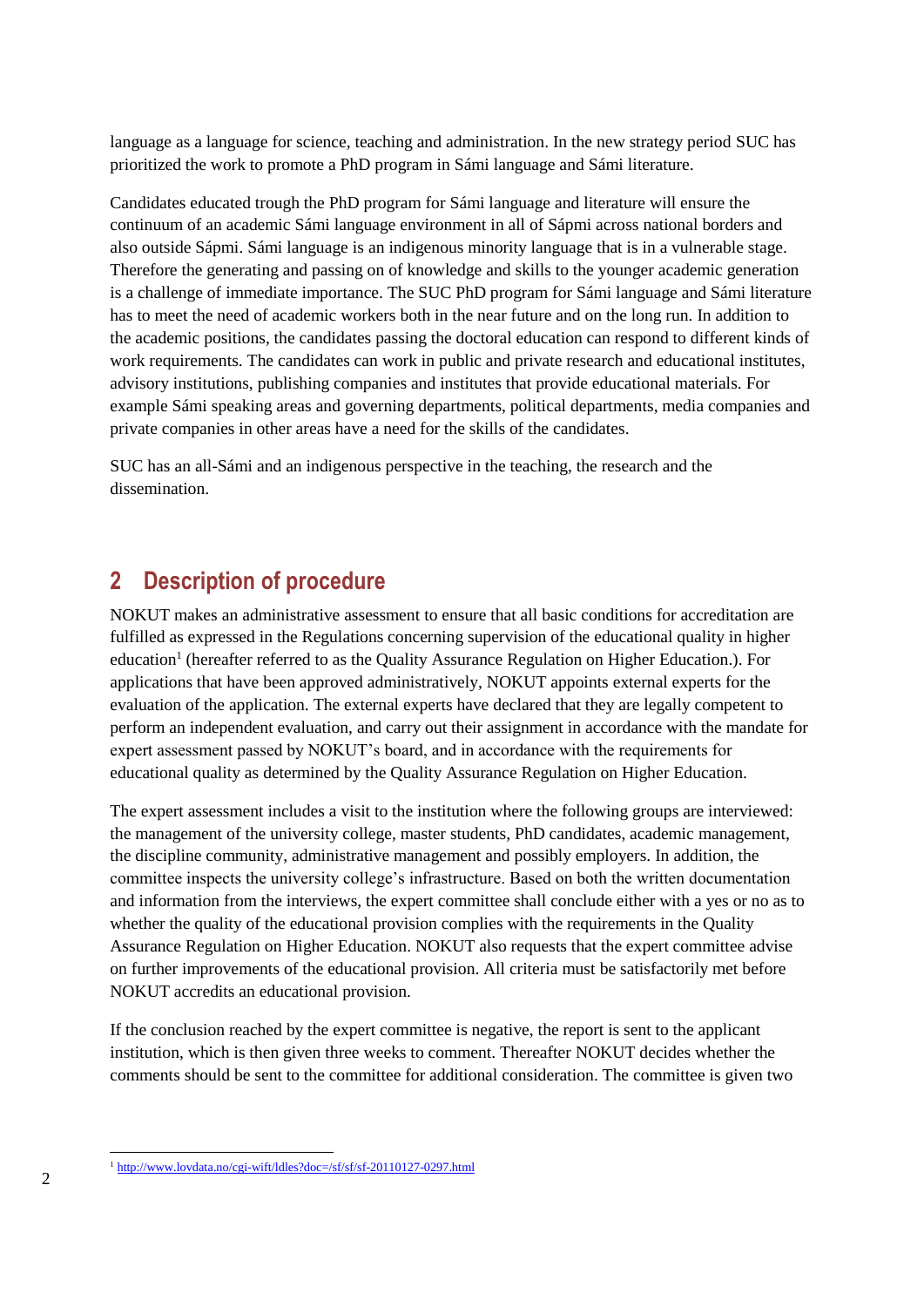weeks to submit the revised assessment. The director general then reaches a final decision about accreditation.

# <span id="page-6-0"></span>**3 Administrative assessment**

#### **Quality Assurance Regulation on Higher Education § 7-1: Basic conditions for accreditation**

- 1. Demands expressed in the Universities and Colleges Act concerning the following arrangements will be assessed:
	- a. Internal regulations and governance
	- b. Appeals Committee
	- c. Learning Environment Committee
	- d. Educational Plan
	- e. Diplomas and Diploma Supplement
	- f. Quality assurance system

#### NOKUT's assessment

Sámi University College offers accredited study programs. We therefore presuppose that the demands expressed in the Universities and Colleges Act are fulfilled in a satisfactory manner. NOKUT has found the application to be sufficient for expert assessment for all the criteria. Sámi University College's quality assurance system was approved in 2015. The university college's regulation for PhD studies has been assessed by NOKUT and the expert committee, see chapter 4.

# <span id="page-6-1"></span>**4 Expert Assessment**

#### <span id="page-6-2"></span>*Summary*

The present evaluation is based on the written application from Sámi University College (SUC) and on a two-day site visit to the institution where the committee met with different groups involved in the planned PhD program as well as potential future employers of the PhD candidates. This visit gave us an opportunity to supplement the information we already had from the written documents and to discuss relevant aspects of the application. The committee considers the visit to the institution to have been very valuable in our work with the evaluation.

The activities and environment at SUC seems very well suited for a PhD program in Sámi language and literature. The requirements for human recourses are fully met; the scientific staff is very well qualified within their respective areas, and together they cover a wide range of fields within Sámi studies, including minority and indigenous perspectives The committee is impressed by the size and quality of the staff; their collective competence is very well adapted to the program and its demand for academic research and artistic development work. They seem to be uniquely qualified for offering this program.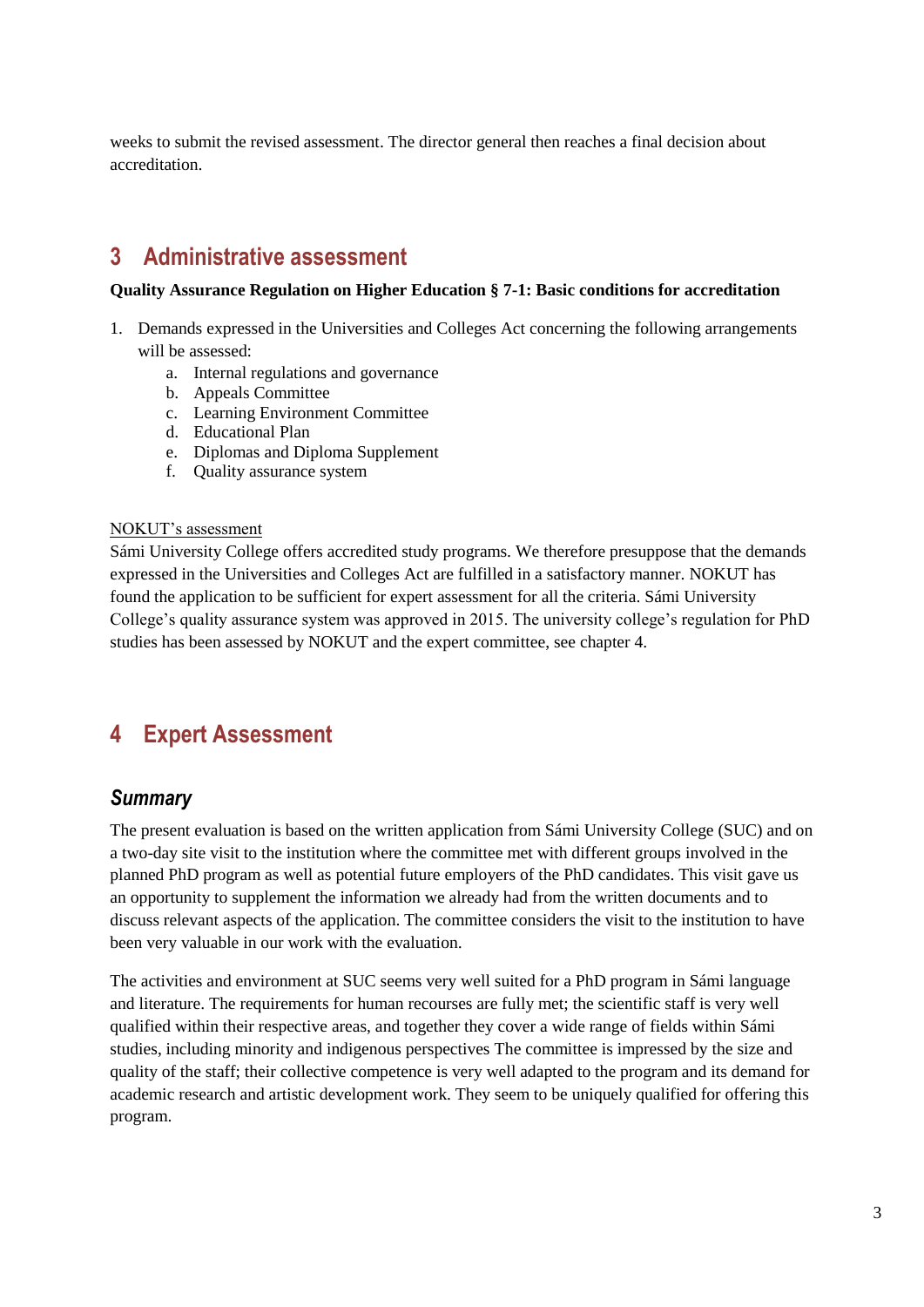Regarding the recruitment of students to meet the requirement of 15 PhD students over five years to create a satisfactory learning environment, the committee had to conclude that this was not fully substantiated. The presentation of numbers from their own master programs, together with possible recruitment from other programs and institutions, did argue for the possibilities to fill this requirement, but it is not quite satisfactory at this point in time. SUC is encouraged to come back with more exact numbers and more fully to substantiate the possibilities in the wider recruitment base.

The committee found that the structure, methods, and learning outcomes are adequately described and are well suited. The program includes the minority Sámi languages, South Sámi and Lule Sámi, within a framework where the majority North Sámi is the main one, and will thus advance Sámi language and literature as an academic field for scientific development as well as to supply the Sámi communities with competence within many areas of their societies.

There is also a good balance in many respects; gender, academic staff members from all of the four countries with Sámi population, both indigenous methodology and western research traditions represented. The breath and quality of the research of the individual staff members and their extensive engagements in national and international networks and projects are quite impressive.

It is very important for Norway as a nation to have a centre for teaching, research and dissemination in Sámi, the other official language next to Norwegian. Internationally, SUC is a model for other indigenous colleges. This is the backdrop and the environment where the next step should be to establish a PhD program in Sámi Language and Sámi Literature where Sámi is the language of scientific and academic writing and teaching in order to maintain and develop a national minority language.

The conclusion of the committee is that all of the requirements are met, except for the recruitment of enough PhD students. SUC is thus encouraged to come back with more information on this point.

The committee would also like to add that an exemption from this one requirement could be considered, since all the other requirements to the program are so exceptionally well fulfilled and since such a program is of vital importance for Sápmi and for Norway.

#### <span id="page-7-0"></span>*3.1 Basic prerequisites for accreditation*

#### **7-1 1 Requirements laid down in the Universities and Colleges Act.**

#### Assessment

Sámi language and literature is the first PhD program that Sámi University College has applied for. The institution's board approved of the regulation for PhD studies on 15<sup>th</sup> of October, 2013. The regulation follows the template issued by The Norwegian Association of Higher Education Institutions (UHR) in 2011, and has been translated to Norwegian. The committee finds that the regulation is satisfactory, but would like to make some minor remarks.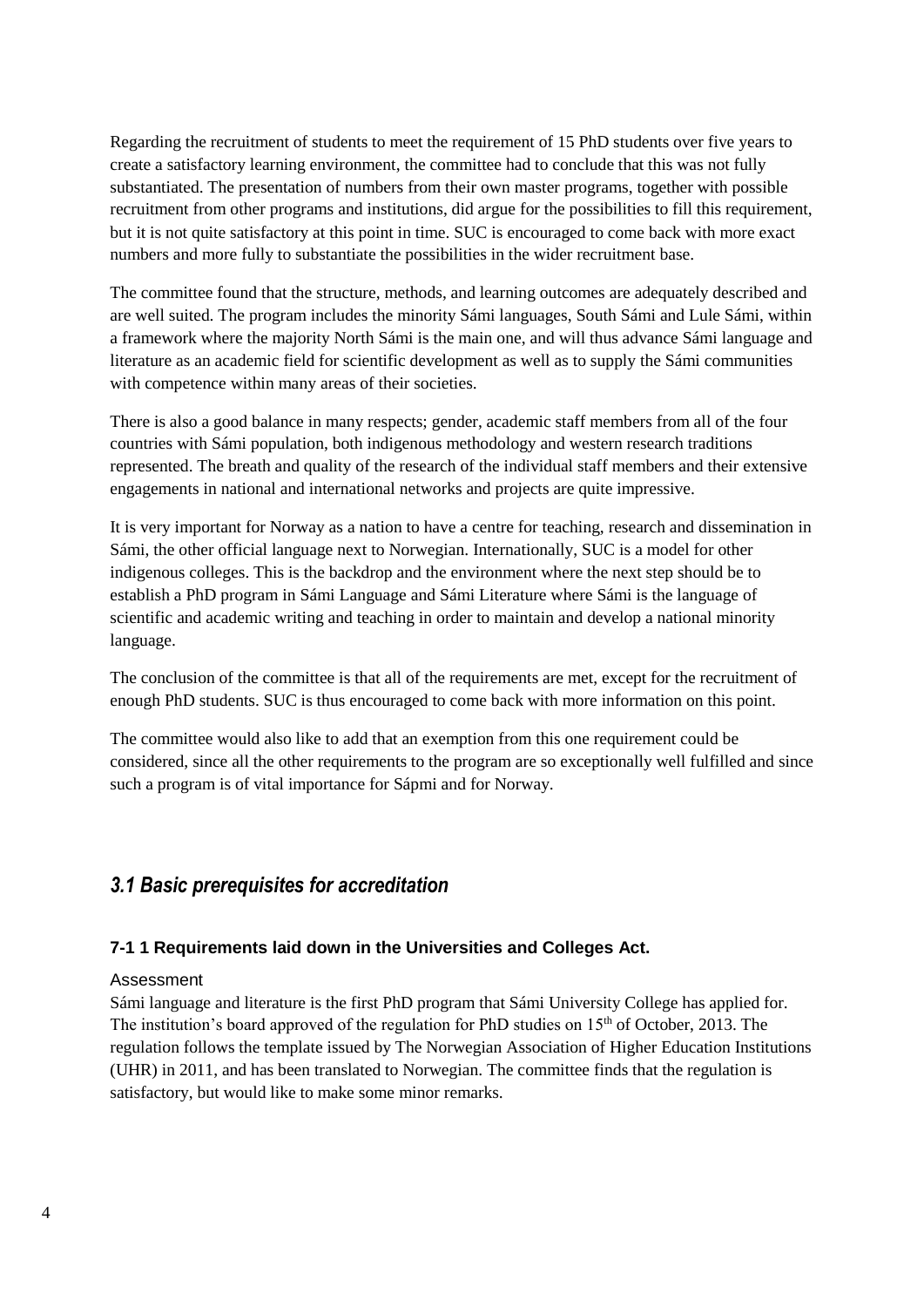First, the regulation is entitled (in Norwegian) "Forskrift til filosofisk doktorgrad", the correct would be "graden ph.d." or "philosophiae doctor", and not "filosofisk doktorgrad" as this is not a program in philosophy. We ask the institution to change the title.

Furthermore, it is stated in § 5 in the regulation which regards admission, that the requirement is a master degree of five years. The committee is of the opinion that it would be more correct to say "a master degree of two years based on a bachelor degree of three years", as this is more in line with the studies that SUC provides themselves and what they have stated under the criterion regarding recruitment.

It should also be noted that the regulation is drafted in such a way that makes it specific for the PhD program in Sámi language and literature. This means that if Sámi University College at a later stage chooses to apply for another program, the regulation would probably need revision.

In addition to the regulation, SUC has drafted guidelines for the PhD program in Sámi language and literature. The committee would like to advise SUC to avoid the use of the term "fagfolk" as it is hard to understand what this means (in point 1). In addition point 1 b) refers to "Fagfolk som har stipendiatstilling" (academics who has a PhD position and a scholarship) and we ask SUC to think through what incentives such people would have for applying for another PhD position and scholarship.

The contract for PhD studies at SUC will follow the national contract frame regarding the relationship between the candidate and the institution, including admission, supervision and possible collaboration with other institutions.

#### Conclusion

Yes, the requirements are fulfilled.

The institution is advised to:

- Change the title of the regulation to "Forskrift for graden ph.d." eller "philosophiae doctor" instead of "filosofisk doktorgrad"
- Change the wording in the regulation regarding admission to "a master degree of two years based on a bachelor degree of three years" or the similar.
- Revise the use of the term "fagfolk" in the guidelines for the PhD program

#### **7-1 2 Requirements of applicable regulations and curricula set by the Ministry of Education and Research must be satisfied.**

#### Assessment

The committee was pleased to be presented with the broader background of activities within the field of Sámi language and literature.

The requirements of The Ministry of Education and Research regarding quality assurance and quality development demand that the number of PhD students in the program is 15 in order to ensure a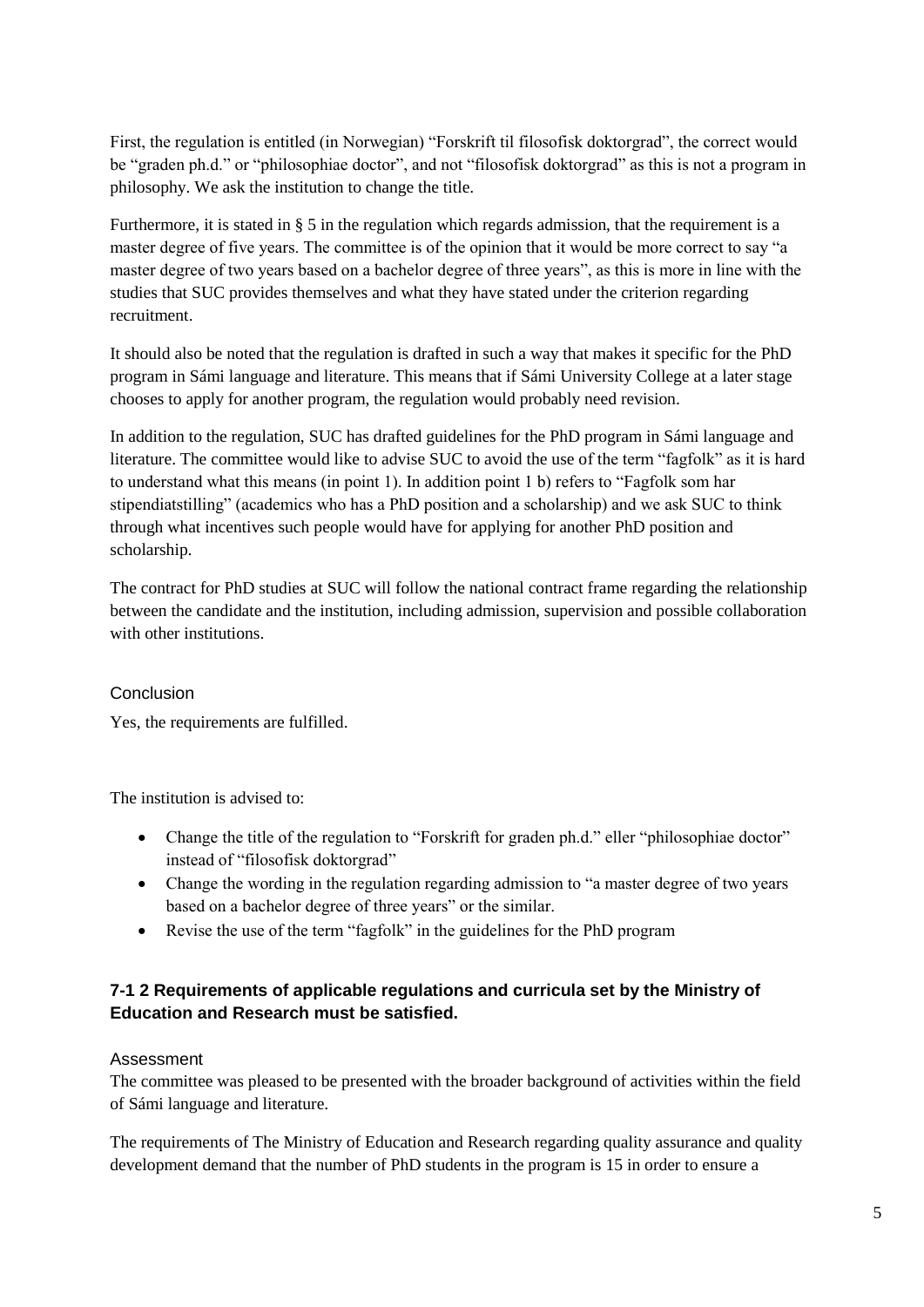satisfactory learning environment as well as stability for the program over time. This will be dealt with in 7.1.3.

The requirements of The Ministry of Education and Research regarding quality assurance and quality development furthermore demand sufficient human resources for implementation of the program. The minimum requirement is the workload of eight full-time equivalents (FTEs) and four of these must be at the rank of full professors. Six of the eight FTEs must consist of people in full-time positions.

In their application, SUC states that they have six full professors, one 'docent' and five associate professors at their disposal for the PhD program. The requirements are thus fully satisfied.

In addition there are two 20% adjunct or professor II positions. Such positions are temporary and thus change at certain intervals and are used to complement the existing competence. At present they are in minority literature and in bilingualism respectively and the two professors are based at Uppsala University and the University of Oslo. At the visit to the institution, the committee was informed of plans to recruit an adjunct professor in the judicial field since such competence is of importance for the Sámi community.

The professors at SUC cover a wide range of fields within the study and research in Sámi language and literature (see also 7-3 1). In language, where South Sámi and Lule Sámi will be represented alongside the majority language North Sámi, the disciplines are grammar and structure, onomastics and terminology, and several aspects of sociolinguistics. In literature, including traditional and oral literature as well as modern literary endeavours, the aspect of minority literature is pertained to. The indigenous perspective and methodology is important throughout the disciplines for these researchers.

Together, the staff is uniquely qualified to teach the courses, both the compulsory and the elective ones, as well as to act as supervisors for a variety of topics for doctoral dissertations. All of them have transnational Nordic and international networks, and a couple of them are international capacities in their fields and in their contribution to Sami education and to indigenous rights and awareness respectively. The human resources attached to the program are uniquely adequate.

#### Conclusion

Yes, the requirements are fulfilled.

#### **7-1 3 The recruitment of students to the programme should be large enough to enable the institution to establish and maintain a satisfactory learning environment and a stable programme.**

#### Assessment

The requirements of The Ministry of Education and Research regarding quality assurance and quality development demand that the number of PhD students in the program is 15 within the first five years and then that there continues to be 15 or more students in the program at all times. This is to ensure an adequate learning environment.

The application acknowledges that this is a challenge. The presentation of the potential institutions and programs for recruitment shows that there are several possibilities. The most important base is their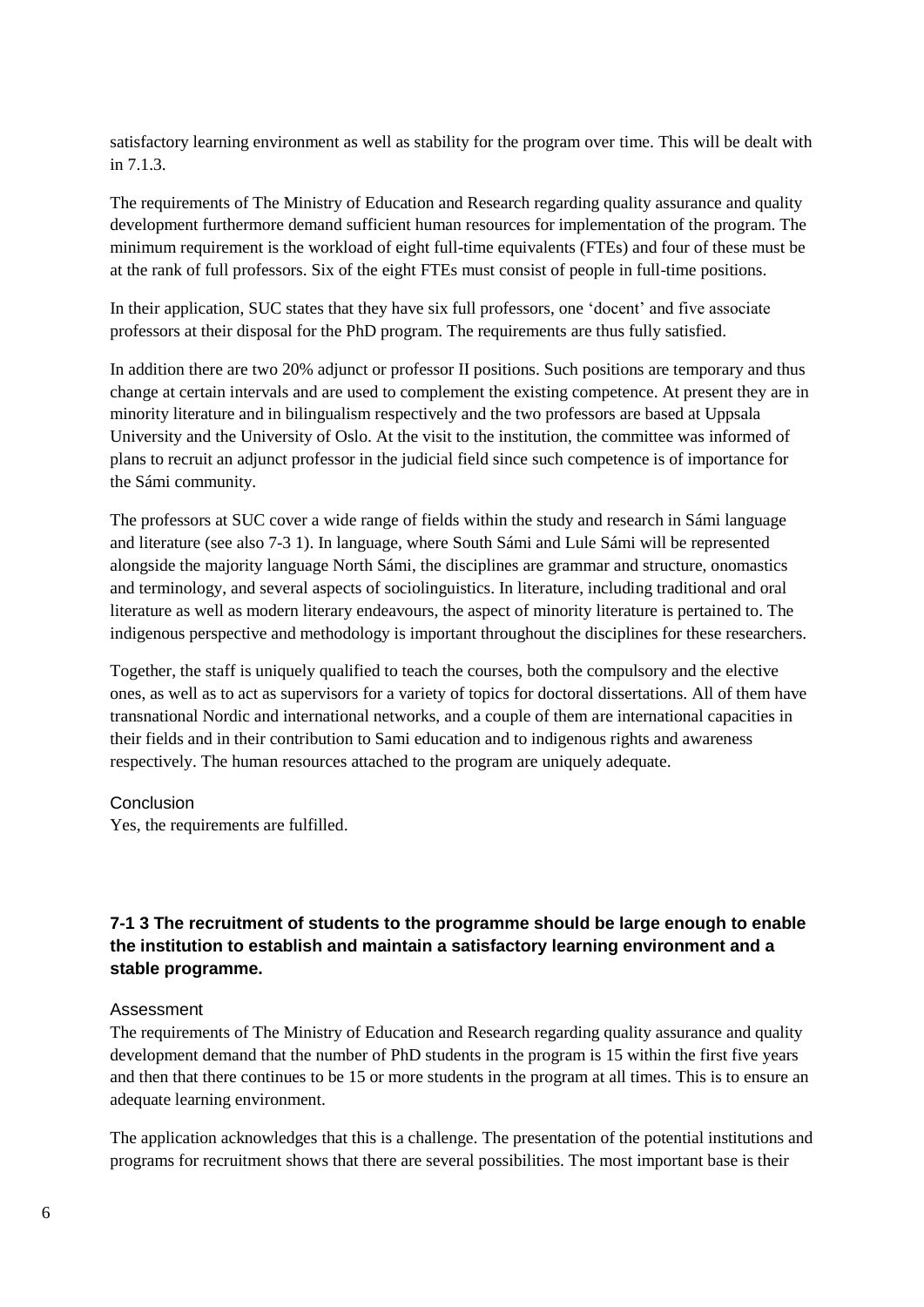own master students in Sámi language and Sámi literature who started in 2009 and 2012 respectively. The numbers mentioned in the application (p. 17) are their own master candidates, obviously the most qualified candidates for the program. A broader recruitment base can be students that have studied Sámi language and literature within master programs at other universities in the region and from the larger universities in the Nordic countries. This was more fully explained at the committees field visit. The committee thinks that it is difficult to predict how the different assumptions and strategies will work out, and SUC needs to give more detailed information of actual numbers for the committee to conclude if the requirements are fulfilled on this point.

The committee believes that there are a number of attractive aspects regarding this program that can possibly be used even more systematically in further recruitment efforts. One is that the financing of the students seem to be very good with SUC prioritizing five of its seven PhD positions into the field of Sámi language and Sámi literature, and there are also other sources of financing to be sought, for example the Norwegian Research Council. Also, it is mentioned (p. 19) that funding can be prioritized for qualifying SUC's internal academic staff to doctoral level, an endeavour that can both recruit students and at the same time benefit the institution. It is an experience from other institutions that for example pre-project money for a period of three months is quite productive to establish good application for PhD projects and has been used in areas where an extra impetus has been needed and where new areas have been established. Furthermore, at this institution there is an academic staff that is uniquely qualified within the field and thus this is the most attractive place to conduct these studies. The Sámi language and indigenous perspectives are predominant, and SUC is situated 'in the middle' of Sápmi with the cultural and linguistic environment.

The admission requirement is a master degree in Sámi language and/or Sámi literature as stated (p. 250). It also says that in individual cases similar qualifications for entry can be approved, depending on competence. The two questions to ask would be how many could be recruited in this way and how to evaluate the competence necessary. Would a master degree in general linguistics or in comparative literature together with a high competence in the Sámi language be considered as such a competence? It is stated that in cases of other backgrounds than a master degree in Sámi language and/or Sámi literature, a certain course or to take an exam might be demanded. The committee assumes that in this way, the necessary level of Sámi language competence is assured. The possibility of the above mentioned pre-project money might be used here, as could also be the case for internal recruiting.

#### **Conclusion**

No, the institution's presented documentation is not satisfactory.

The institution is required to:

- Submit more information on the numbers and possibilities of recruitment from other sources and institutions
- If any master candidates in a relevant program at SUC finished their master degree this year, submit an updated table on the number of candidates from SUC

The institution is advised to:

Continue to actively work to recruit from all the institutions and networks mentioned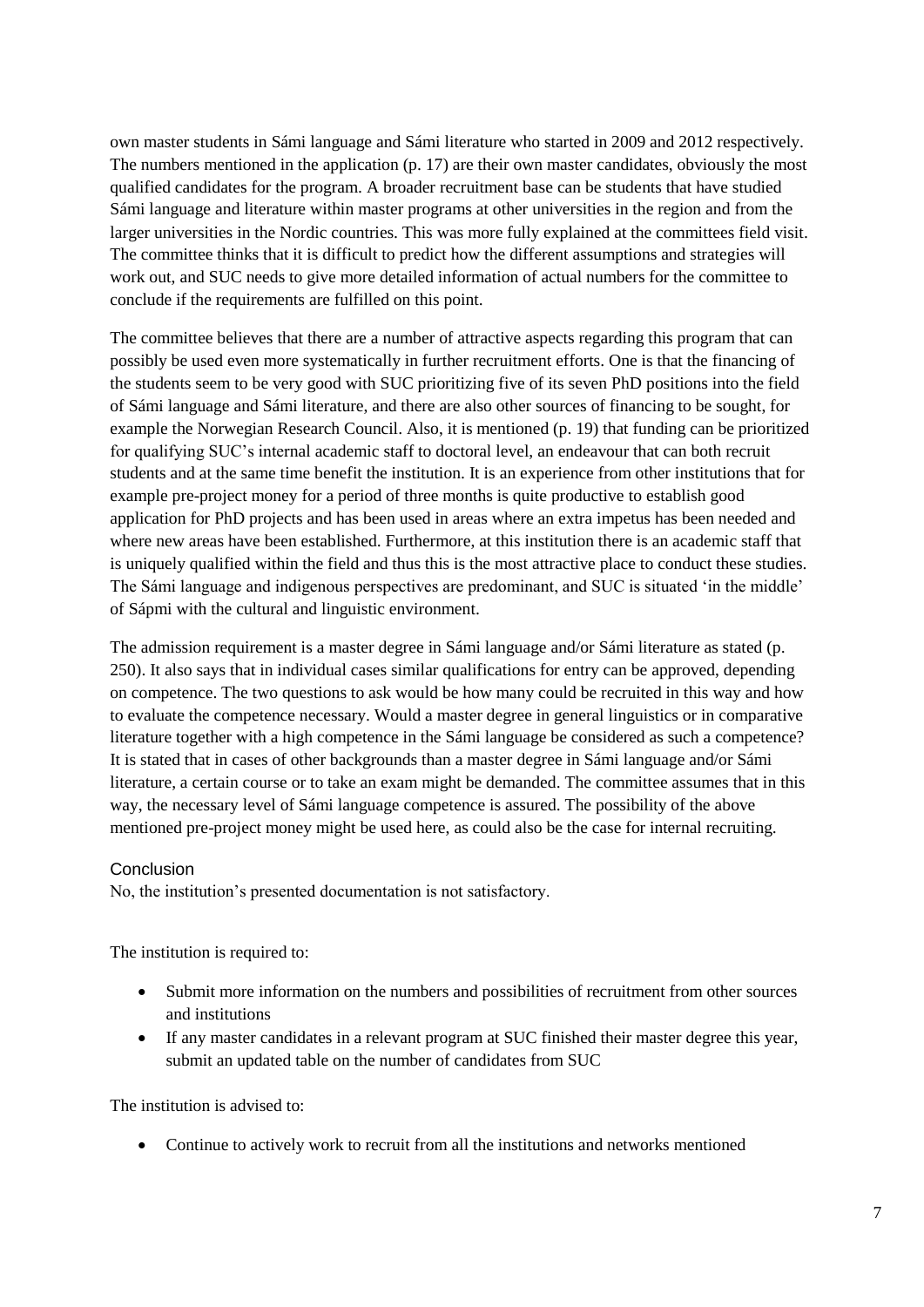• Possibly broaden the admission requirements

#### **7-1 4 For programmes including supervised professional training, there must be adequate agreements regulating material issues of importance to the students.**

Not relevant.

#### <span id="page-11-0"></span>*3.2 Plan for the programme*

#### **7-2 1 The programme must have an appropriate title.**

#### Assessment

The proposed programme title is 'Sámi Language and Literature'. The committee found this to be an appropriate title on the grounds of solidarity across the various Sámi languages and literatures that are represented in the programme. The emphasis is clearly on North Sámi, but not to the exclusion of other languages; indeed, the committee noted that one of the strengths of the programme is its commitment to multilingualism, particularly within the context of indigenous languages operating both regionally and worldwide.

The dual focus on linguistic and literary research is justified for several reasons. With respect to language, there is an urgent need to preserve the Sámi language, not least in local and regional communities: linguistic research provides a valuable tool for this while strengthening the status of Sámi as a bona fide national and international scientific language, which is one of the programme's primary goals (see also 7-2 2 below). With respect to literature, literary research – which includes the study of oral tradition (folklore) as well as written works – helps lift consciousness of Sámi culture while placing it within the broader context of indigenous and minority cultures worldwide.

**Conclusion** 

Yes, the title is satisfactory.

#### **7-2 2 The programme must be described with reference to learning outcomes, cf. National Qualifications Framework for Lifelong Learning. The overall learning outcome for each programme, defined in knowledge, skills and general competence, shall be described.**

#### Assessment

The committee was satisfied that the programme's general learning outcomes are described appropriately and in accordance with the National Qualifications Framework for Lifelong Learning. General learning outcomes emphasize knowledge and understanding (e.g. the capacity to master scientific issues and methods in the field and to contribute towards the production of new knowledge), critical research skills, and the cultural and communicative competence that facilitates links both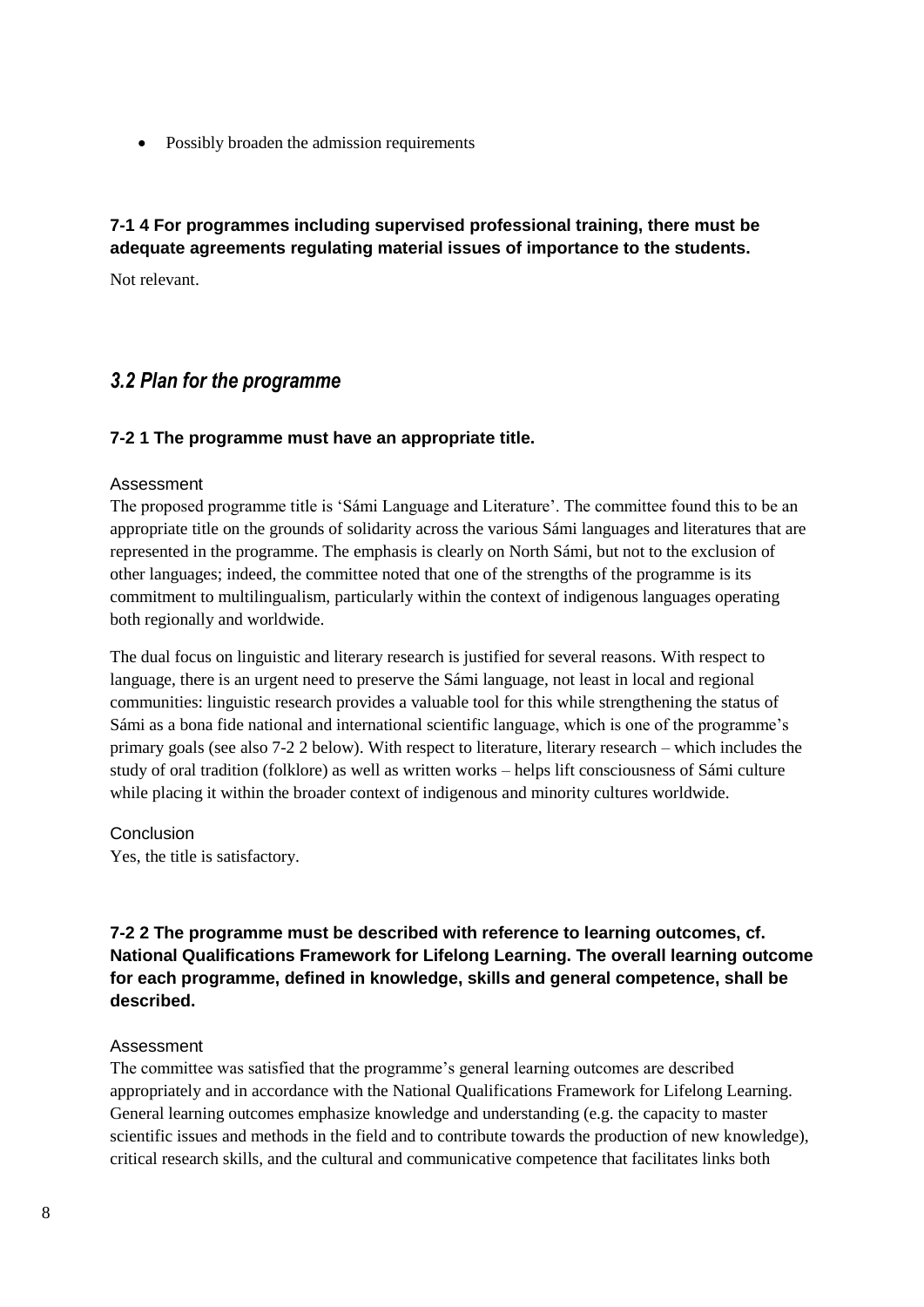within the immediate research community and between this community and other academic and nonacademic constituencies, both nationally and internationally, both locally and worldwide.

The committee noted that the programme is particularly well suited to the further scholarly development of indigenous perspectives, especially though not exclusively those of Sámi peoples, and that it strikes an appropriate balance between specific Sámi knowledge and general transferable skills. It also noted that the programme responds to the dual need to (a) consolidate the status of Sámi as a language of science (see also 7-2 1 above), and (b) has the potential to create the next generation of Sámi leaders in and across a variety of both academic and non-academic fields.

The committee was similarly satisfied with the learning outcomes associated with individual components of the programme. It noted that general scientific requirements are met by providing broad-based courses in the philosophy of science and in indigenous knowledge and methodology, and that more specialist knowledge and skills are provided in courses on Sámi linguistics, sociolinguistics, onomastics, and literature. It was particularly impressed by the cross-disciplinary remit of the coursework, by its innovative and integrated approach to holistic learning, and by its commitment to ethical rigour and scholarly integrity ––all of which are in accordance with the general learning outcomes set out by the National Qualifications Framework for Higher Learning while also adapting these to the specific needs of Sámi and other indigenous communities, both in Norway and elsewhere.

It also noted that even more thought might be given to ensuring the transferability of skills to a variety of non-academic contexts, though it was satisfied that appropriate careers guidance is offered to students throughout.

#### Conclusion

Yes, the description of the programme's learning outcome is satisfactory.

#### **7-2 3 The content and structure of the programme shall correspond to and be adapted to the description of the learning outcome so that the learning outcome is achieved.**

#### Assessment

The committee was impressed, both by the overall balance of the programme and by the appropriate match between general and specific learning outcomes (see also 7-2 2 above). To summarize briefly, the programme encompasses a dissertation (150 credits) and four coursework parts (30 credits in total), the first three being compulsory and the fourth elective. The three compulsory elements are a 5 credit course in the philosophy of science, a 10-credit course in ethics and indigenous knowledge and methodology, and a 5-credit course on academic writing in Sámi. Elective courses, from which doctoral students choose one, are provided on Sámi linguistics (10 credits), sociolinguistic theories and methods, especially those that pertain to minority languages (10 credits), Sámi onomastics as a part of indigenous onomastics (10 credits), and Sámi literary studies as part of indigenous and minority literary studies (10 credits).

The committee saw the programme as offering an appropriate blend of compulsory and elective courses, with both general and specific learning outcomes being addressed in each case (see also 7-2 2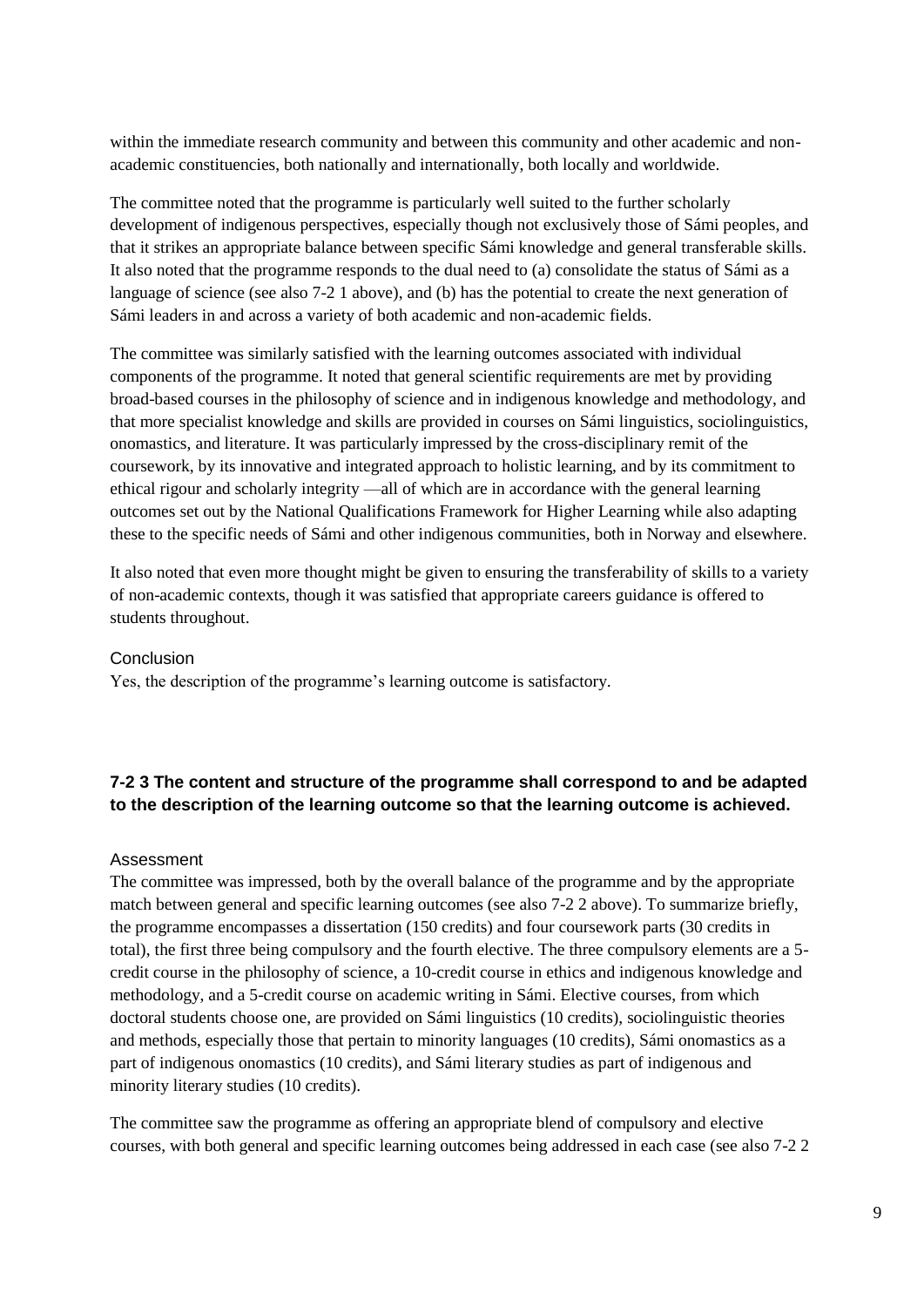above). It noted that due assistance is provided to students in developing both relevant methods and requisite language (e.g. academic writing) skills in order to ensure that high-quality research is produced, especially though by no means exclusively in the dissertation (see also below). The compulsory courses in the philosophy of science, ethics and indigenous knowledge and methodology, and academic writing in Sámi are all well suited to the programme's two main goals of equipping the students with the necessary research tools to carry out cross-disciplinary research at a high international level with particular respect to the specificity of indigenous knowledge and knowledge systems, and of providing the superior communication skills needed to convey the importance of this research to a variety of academic and non-academic user groups.

The elective courses offer a wide range of topics. The committee is convinced that any candidate in the programme will find a course which will provide her or him with analytic, methodological, and theoretical skills and insights which are highly relevant to her or his research interest. In other words, the candidate is offered a choice between courses which will equip him or her with discipline specific skills and prepare him or her for producing a scientific thesis of a high international standard. Through the individual courses the highly experienced SUC-staff will introduce the candidate to the state of the art and provide a good foundation for the candidate to formulate new research questions and produce knowledge which is of scientific relevance and at the same time relevant to the non-academic society nationally and internationally. Again, the specific learning outcomes attached to these courses are well integrated into the total learning outcome, which consolidates the status of Sámi as a scientific language while providing the general research skills needed to interpret data, theories and methods in and across a number of research fields.

Finally, mention should be made of the dissertation, which forms the central part of the course. The dissertation is generally written in Sámi, and comprises an original piece of research of publishable quality and international standing. The committee noted that excellent guidance is provided for the dissertation at all stages of its development, from on-on-one supervision to group discussion, with this latter also being incorporated into the compulsory doctoral seminars and workshops that are an attractive feature of the course (see also 7-2 4 below). This systematic approach is optimally designed to achieve one of the programme's principal learning outcomes, i.e. the ability to produce and discuss innovative, international-level research that advances new understandings in its given field.

The committee noted that the linguistics components of the programme are given greater weighting than their literary counterparts, and that care should be taken to ensure that students in literature are not marginalised.

#### Conclusion

Yes, the content and the structure of the programme correspond to and are adapted to the learning outcome as it is described in the plan for the programme.

The institution is advised to:

• Take care that the students in literature are not marginalised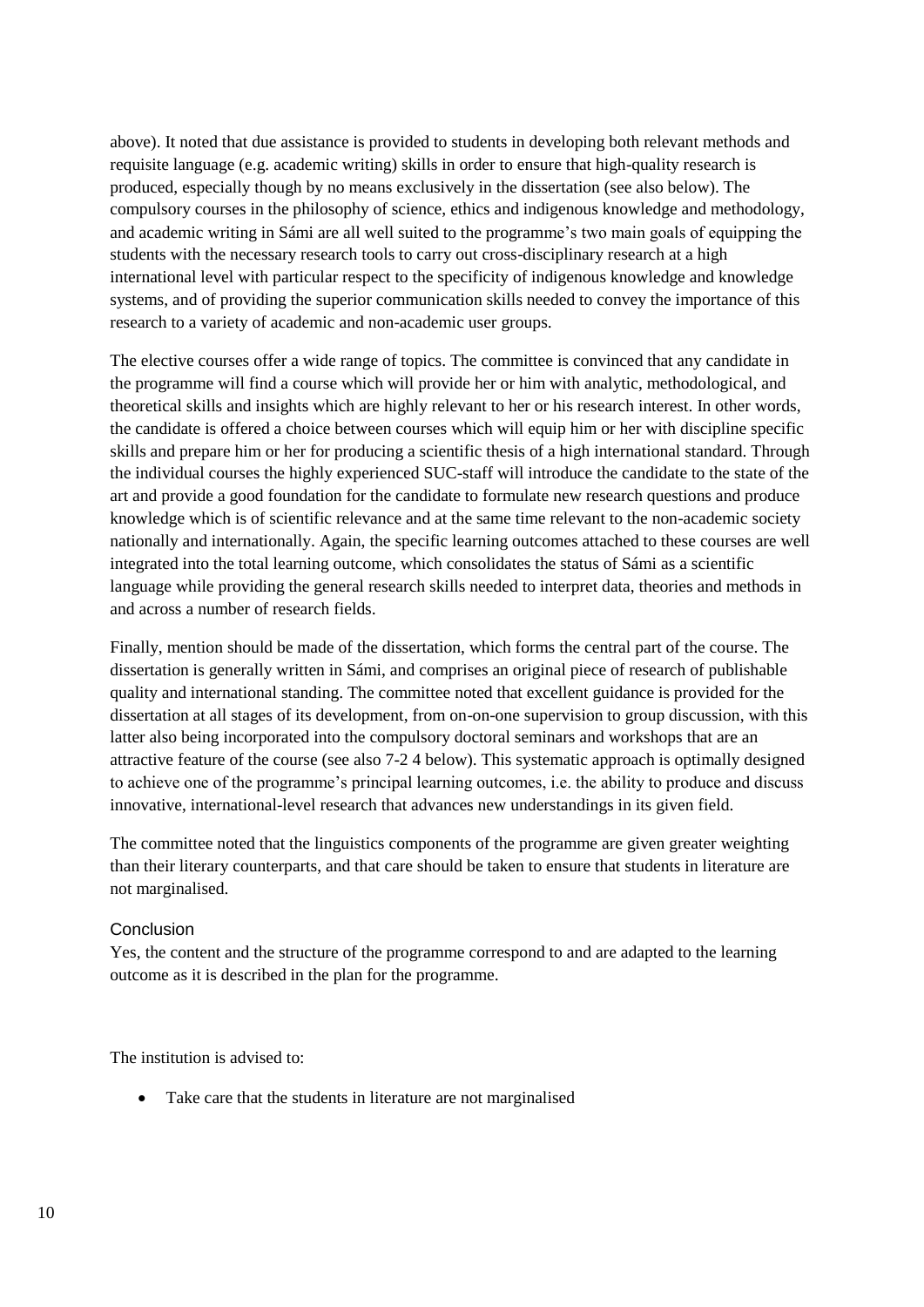#### **7-2 4 The work and teaching methods shall correspond to and be adapted to the description of the learning outcome so that the learning outcome is achieved.**

#### Assessment

The committee was satisfied that teaching methods are systematically employed and are compatible with both general and specific learning outcomes. Working methods include taught courses (see 7-2 3 above), independent research, one-on-one dissertation supervision, and various collaborative activities, e.g. seminars and workshops, with one annual doctoral seminar and two peer-review-oriented research workshops being fully integrated – and compulsory – elements of the PhD course.

The committee noted with commendation that a generous allocation of 70 hours of guidance is provided annually for each PhD student, which includes preparation, individual supervision, and group activities of different kinds. It also noted that emphasis is placed throughout the programme on interactive teaching techniques (student-led seminars, flipped classrooms, etc.) that provide opportunities for peer review and blended learning; that the programme offers a wide range of up-todate presentational approaches through which teachers and students become mutually supportive partners in the learning process; and that the programme's teaching methods are well suited to the development of advanced communication skills which operate at both local and global levels.

The committee also registered its appreciation that numerous opportunities are provided to share and exchange research ideas, which matches the programme's larger goal of creating a supportive learning environment that is well attuned to a Sámi community perspective; and that preliminary steps have been taken to encourage and facilitate participation in both national and international research circles, e.g. through national and international field research, staff-student exchange opportunities, and widespread dissemination of the dissertation work (see, however, 2.5 below). Finally, it noted that the teaching methods as well as the courses provided offer a solid basis for the pursuit of interdisciplinary research – particularly research relating to Sámi and other indigenous communities – which has the potential to create new, transformative knowledge that both challenges established (Western) practices and facilitates ongoing processes of social reform.

#### **Conclusion**

Yes, the work and teaching methods correspond to and are adapted to the learning outcome as it is described in the plan for the programme.

#### **7-2 5 Examinations and other types of evaluation shall correspond to and be adapted to the description of the learning outcome so that the learning outcome is achieved.**

#### Assessment

The committee was satisfied that the course's evaluation methods are well matched to its learning outcomes, and that the feedback accumulated from these methods allows students to monitor their own learning progress as well as to reach their eventual research goals. Evaluation methods include articles, essays, map exams, and conference presentations (for taught courses) and a lecture and disputation (for the dissertation); the obligatory research workshops and seminars that are incorporated into the course (see 7-2 4 above) are also used as evaluative tools.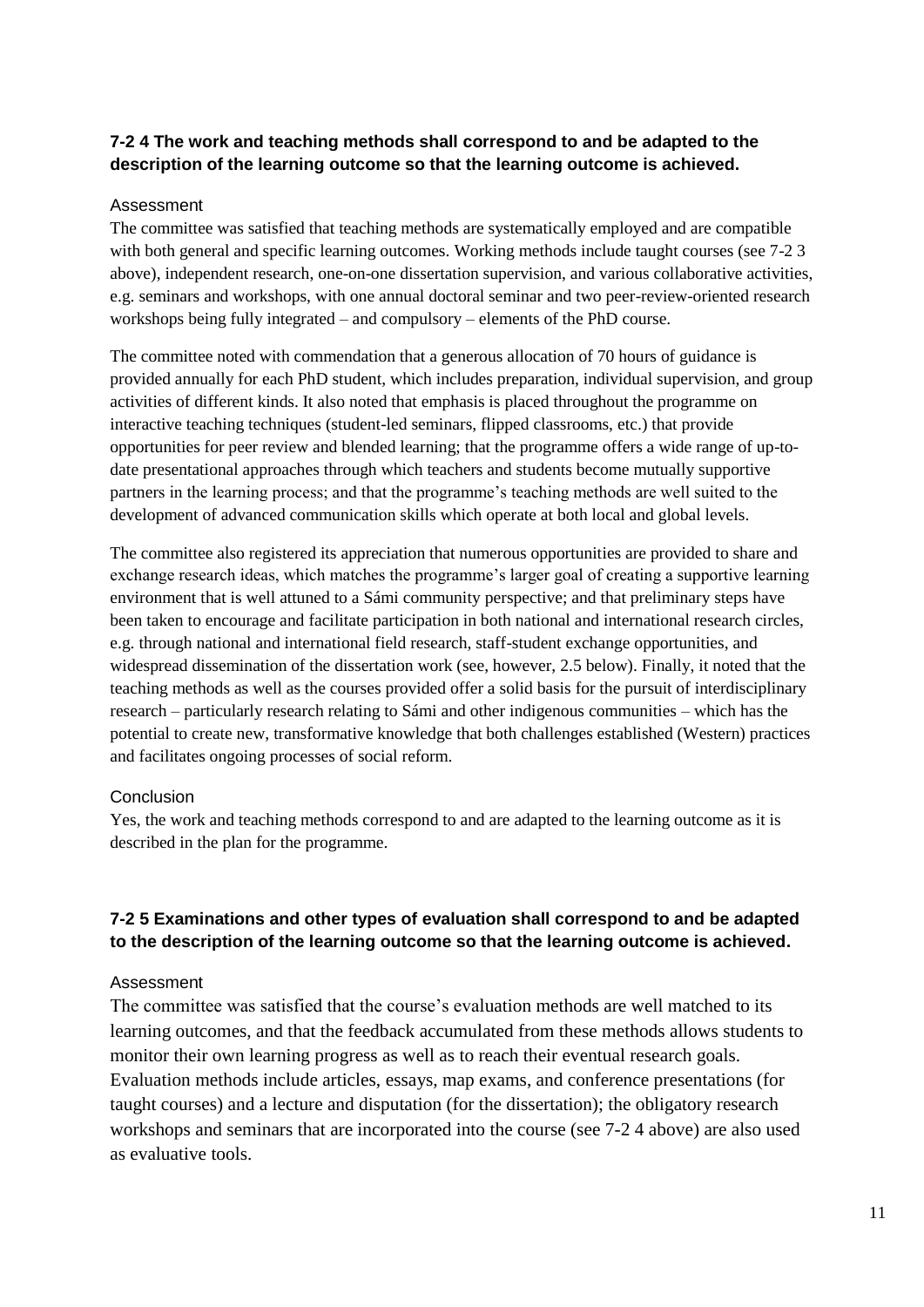The committee registered particular satisfaction with the diversity of evaluation methods used and with the incorporation of oral presentations (e.g. workshop reports and conference presentations) into the evaluation process. It also accepted that writing the dissertation––the major component of the PhD––in North Sámi would help strengthen its status as a language of science, though not to the exclusion of other languages, which may also be used.

Furthermore, the committee noted that both written evaluation methods (essays and other writing tasks, the dissertation) and their oral counterparts (conference and workshop presentations, the dissertation defence) allow for the monitoring of progress at different stages of the programme and provide different opportunities for the students to receive feedback on their work. This aids and abets the reflexive process of assessing the applicability of research methods, especially in the light of indigenous scholarly development and knowledge systems. It also allows for the maintenance of quality control over the students' ability to formulate research problems and carry out research within their own given academic field, thereby allowing two of the programme's most important general learning outcomes (mastery of issues and methods in the field, continuous assessment of the suitability of these methods) to be achieved.

The committee discussed the possibility of work being produced towards the PhD in languages other than North Sámi, especially English, so as to bring the work of PhD candidates to a wider international audience. While it decided that English-language components can remain optional rather than mandatory, it still recommends that the candidates look to publish at least some of their work in English or have it translated into English; it also recommends that candidates look to profit from opportunities to present their work both nationally and internationally in a variety of languages.

#### Conclusion

Yes, examinations and other types of evaluation correspond to and are adapted to the learning outcome as it is described in the plan for the programme.

The institution is advised to:

 Motivate the students for presenting and publishing in a variety of languages, especially English

#### **7-2 6 The programme must have a clear academic relevance for employment and/or further study.**

#### Assessment

The committee was impressed by the range of employment opportunities available to PhD candidates in Sámi Language and Literature, with a number of identified employers – among them Nordic universities and university colleges, Sámi publishers and language officers, regional reindeer husbandry experts, and the Sámi parliaments – all stressing the competitive advantage of having academically trained Sámi speakers in a variety of mostly region-based careers.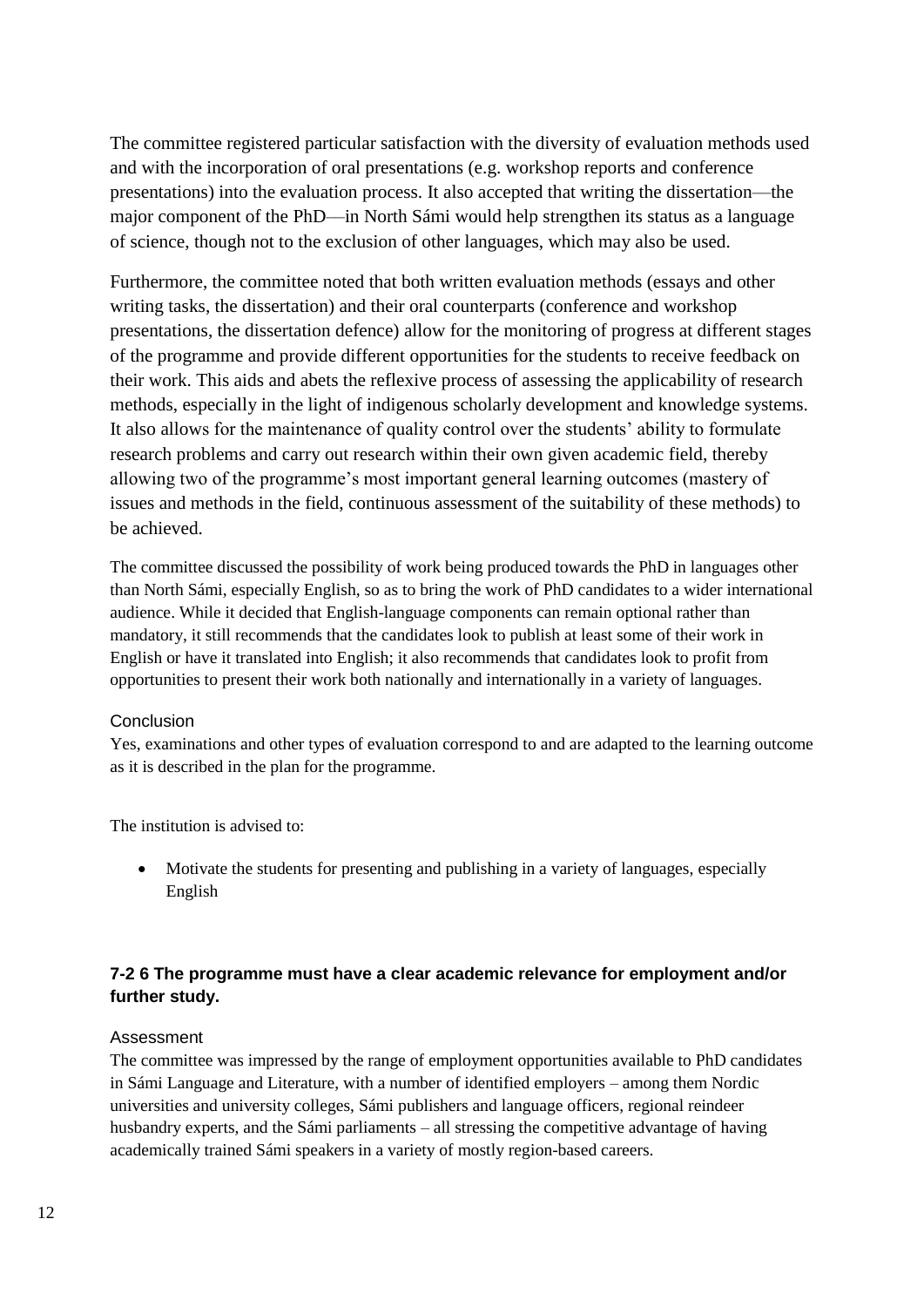The committee also recognised the argument that a new generation of Sámi-speaking academics is needed to ensure continuity at a time when many current academic staff at SUC are nearing retirement.

This will most probably create a demand for more highly qualified people and thus employment opportunities during the next decade. SUC is advised to monitor this situation in the years to come.

Finally, it noted that Sámi University College has recently established a 'collaboration council for work life' that is specifically tasked with monitoring employment opportunities for doctoral candidates in the Sámi Language and Literature programme.

#### Conclusion

Yes, the provision has a clear academic relevance for employment and/or further study.

The institution is advised to:

 Continuously monitor the employment opportunities for the students and give updated career advice

#### **7-2 7 The programme must have satisfactory links to research and academic and/or artistic development work, adapted to its level, scope and other characteristics.**

#### Assessment

The committee noted that SUC staff members have a long history of being active within a number of regional, national and international research and artistic development networks (see also 7-3 4), particularly those relating to Sámi onomastics and typonymy, minority and indigenous literatures, indigenous language acquisition, and indigenous research and artistic development methods, all of which accord equal value to indigenous knowledge systems and the scientific systems of the Western world.

It noted that these networks – among them the International Council of Onomastic Sciences, the Sámi literature researchers' network, the Cross-linguistic Project on Pre- and Protomorphology in Language Acquisition, the Dávggás project, and the network for Arctic sustainability and design – would provide a valuable platform for emerging researchers enrolled in the PhD programme.

The students will participate in workshops and seminars at the home institution as well as in national research schools in their respective fields. It is also of great importance that PhD students are invited to collaborate in senior SUC researchers projects and through that also be introduced to the senior researchers' national and international networks, for example by participating in conferences.

#### Conclusion

Yes, the programme has satisfactory links to research and academic and/or artistic development work, adapted to its level, scope and other characteristics.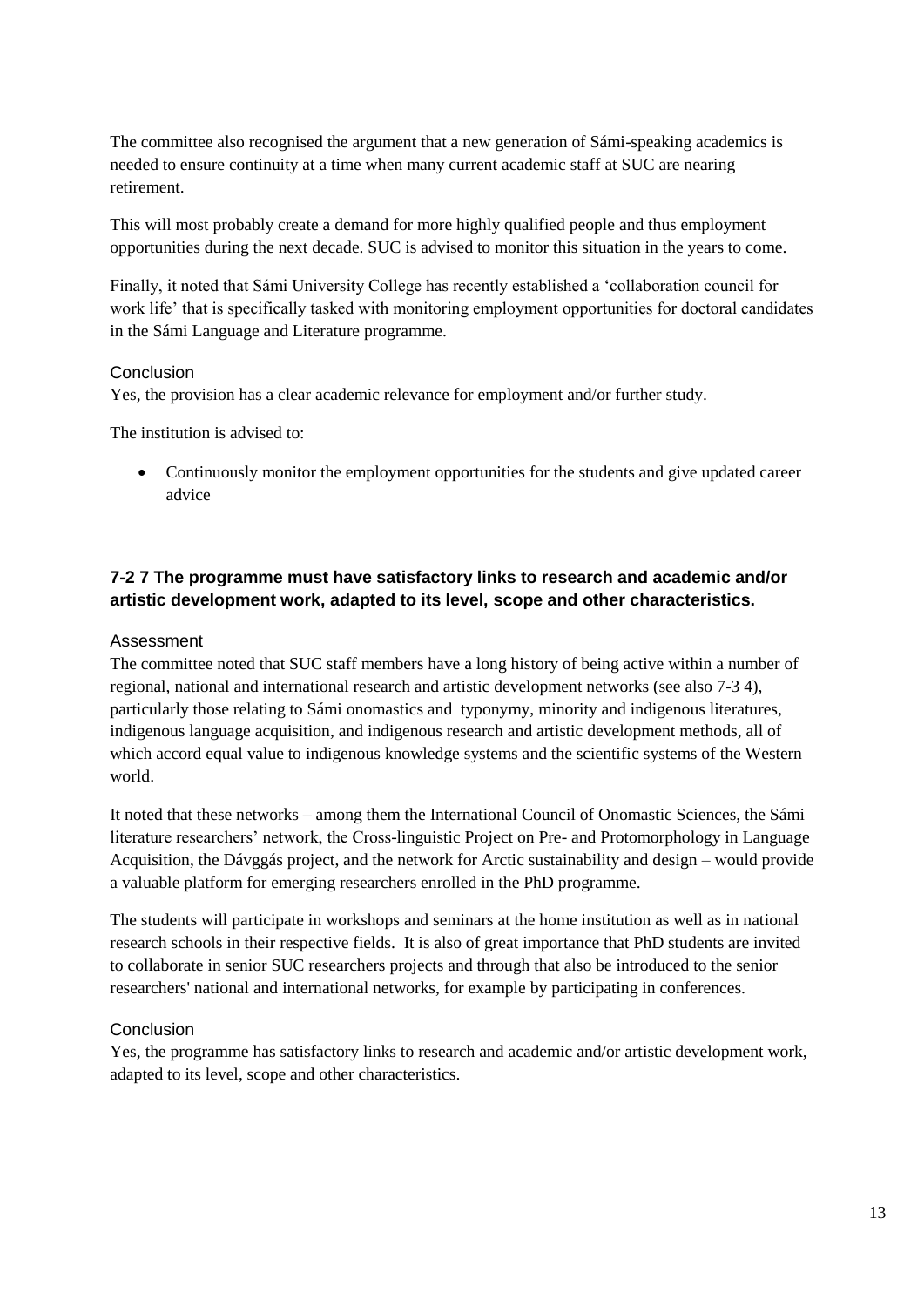#### **7-2 8 The programme must have student exchange and internationalisation arrangements, adapted to its level, scope and other characteristics.**

#### Assessment

The committee was satisfied with the range of options available to prospective PhD students to present their work abroad, to attend other national and international institutions, and to benefit from the visits of staff and students from a variety of countries, especially elsewhere in Scandinavia but also Canada, New Zealand, Russia and the US. SUC has impressive facilities for simultaneous interpretation. This ensures that a) non-Sámi speaking exchange students thus can follow courses taught in Sámi, and b) the presence of exchange students do not prevent SUC students from being taught in Sámi.

The committee noted that longstanding exchange and cooperation agreements exist with the University of Oulu and the UiT – The Arctic University of Norway; that there are current memorandums of understanding (via the UArctic thematic network) with North-Eastern Federal University in Yakutsk, Nunavut Arctic College, and Yukon College. In addition, a collaboration agreement has been signed between SUC and Te Whare Wananga o Awanuiarangi Indigenous University in Aotearoa, New Zealand, with the first group of PhD students from that university to arrive at SUC later this year (2014). The committee noted, however, that in several of these cases exchange agreements are at the preliminary level, and that work still needs to be done – and further financial support provided – to turn such basic memorandums of understanding into legally binding agreements. The committee is nevertheless convinced that the preliminary agreements can be turned into hard facts given the results already obtained.

The committee discussed the possibility of requiring a semester abroad for all PhD students enrolled in the Sámi Language and Literature programme, but eventually decided to recommend that at least one short period of research (which might combine, e.g., conference and fieldwork activities) be spent elsewhere than SUC during the three-year course of the PhD. It also recommends that work be done to secure further funding for both outgoing and incoming research visits, and that SUC might look to add to its current portfolio of internationally oriented teaching and research activities by establishing an indigenous-oriented Summer School.

#### Conclusion

Yes, the programme has student exchange and internationalisation arrangements, adapted to its level, scope and other characteristics.

The institution is advised to:

- Recommend that students spent at least a short period of research elsewhere during their PhD studies
- Continue to work on securing funding for outgoing and incoming PhD students and research staff
- Consider establishing an indigenous-oriented summer school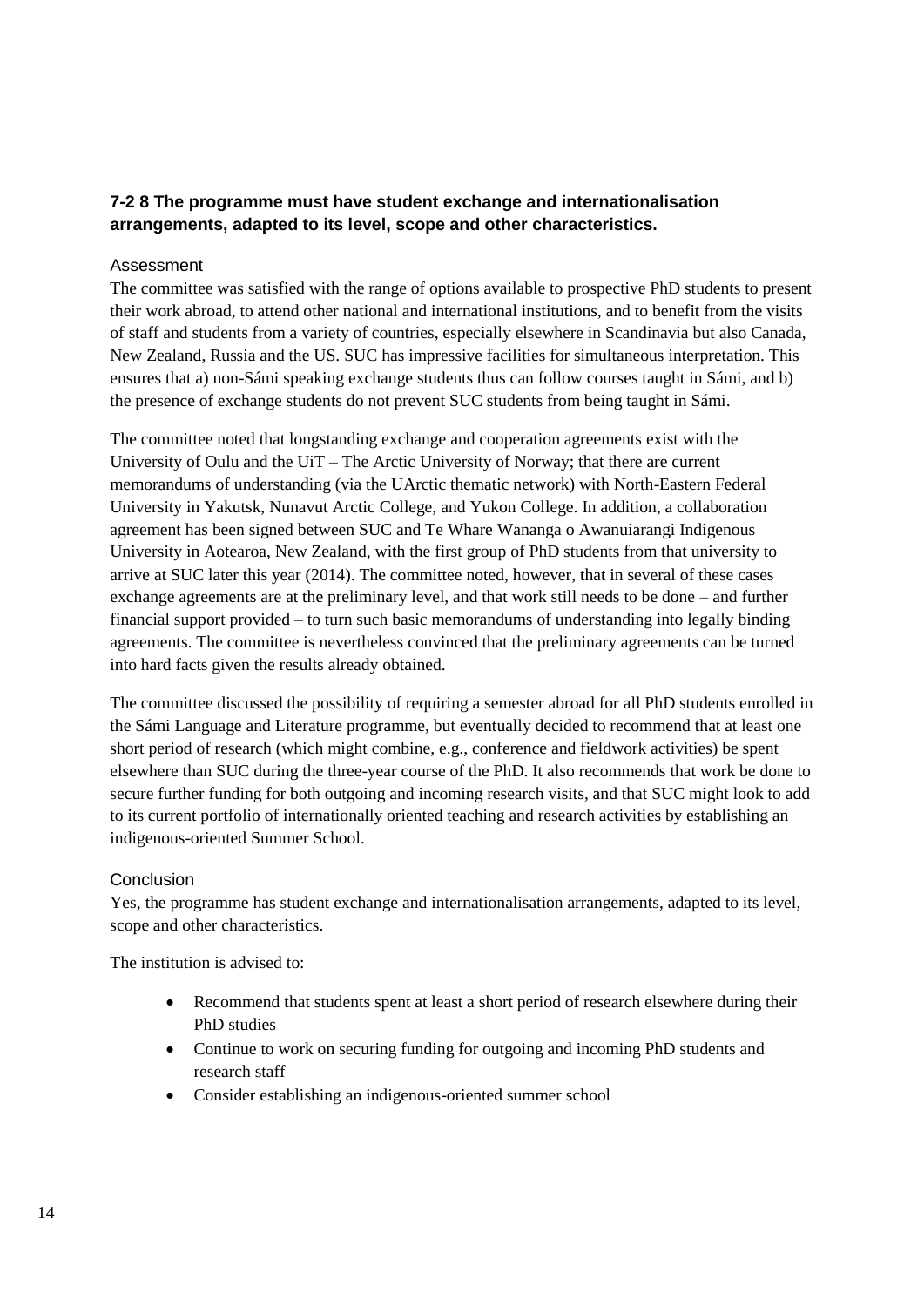#### **7-2 9 The institution must have facilities, library services, administrative and technical services, ICT resources and working conditions for the students, which are adapted to the programme**

#### Assessment

The committee was greatly impressed by the state-of-the-art resources of SUC, which help provide an excellent working environment for staff and students, and which offer possibilities for distance learning as well as on-site research through, e.g., inter-library book lending and electronic means.

The committee noted admiringly that SUC has a well-stocked library that is particularly suitable for international-level research on Sámi and other indigenous languages and literatures; that it has good modern technical equipment in all classrooms; that these rooms (and the building in general) are designed to a very high standard; and that it benefits from a high-quality administrative and technical staff, who provide excellent hands-on support to SUC staff and students alike.

There are five full-time administrative posts at SUC, and administrators are well trained to deal with admissions, student study plans, and exams, all of which (along with other teaching and learning practices and procedures) are rigorously subjected to internal quality control. Three additional fulltime staff positions are allocated to the library, ensuring a similarly high level of support.

#### Conclusion

Yes, the institution has facilities, library services, administrative and technical services, ICT resources and working conditions for the students, which are adapted to the programme.

#### <span id="page-18-0"></span>*3.3 Academic environment associated with the programme*

#### **7-3 1 The composition, size and collective competence of the relevant academic environment must be adapted to the programme as described by the programme description and also adequate for conducting relevant research and academic or artistic development work.**

#### Assessment

SUC is the leading institution in the fields of Sami language and literature in the Nordic countries – that is in the world. There is all together 14 competent persons who will take part in teaching and supervising in the program, 12 of them in full time in SUC. Seven of the full time staff are professors and in addition there are two in 20 % positions (professor II), and five associate professors in full time. Moreover, there are seven staff members in full time with master's degree in Sami language and literature who are teaching in the bachelor and master levels – they are not working directly with the PhD program but their presence widens the collegial environment.

The academic profile of the staff members includes several fields within language and literature, all highly relevant for the programme: language structure of different linguistic levels and in different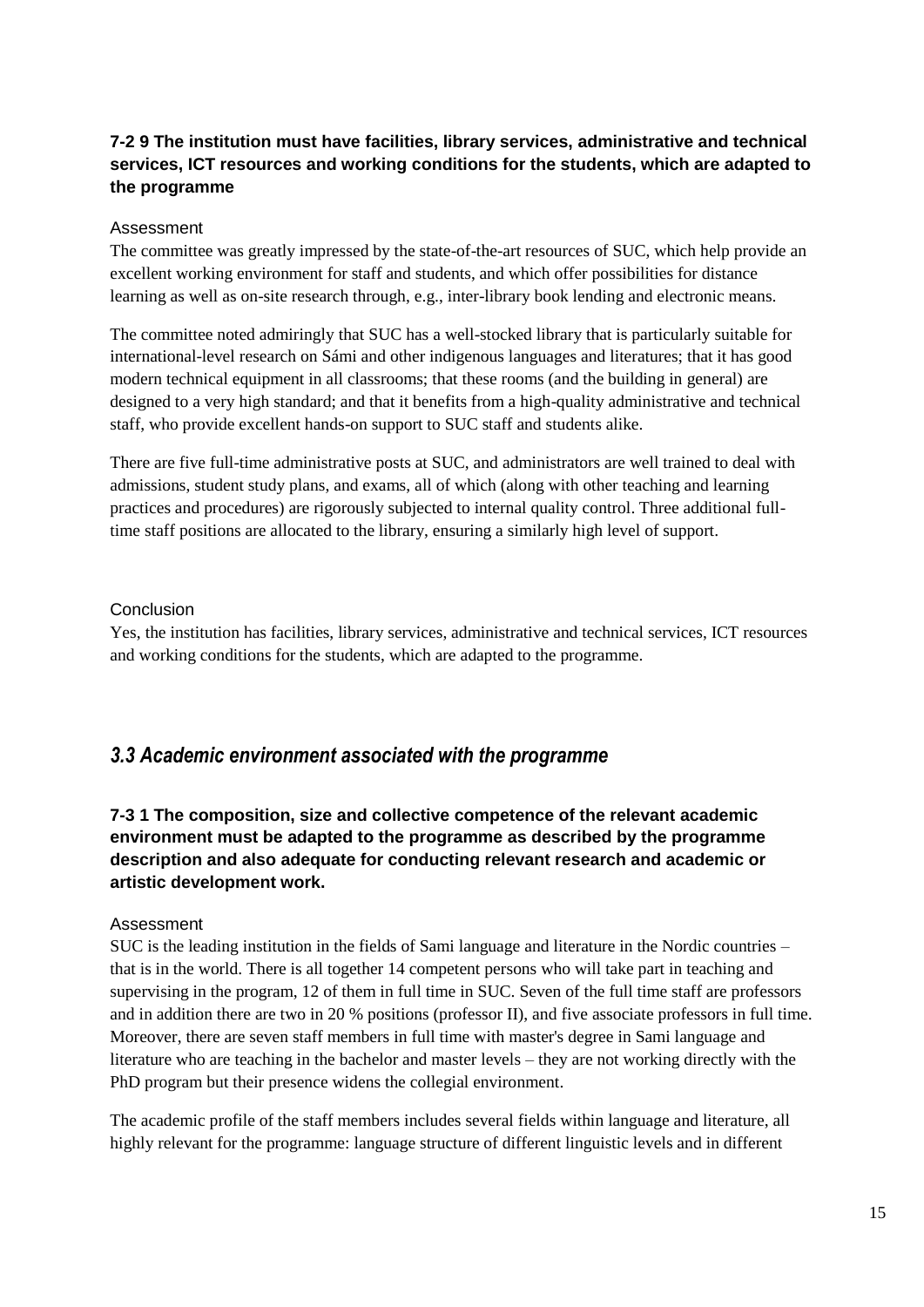Sámi languages, dialectology, sociolinguistics, lexicology, onomastics, multilingualism and child language, studies on written and oral literature of indigenous and minority peoples, also with gender aspects. Indigenous methodology is in focus, combined with Western research traditions. The staff has a good balance when it comes to gender, and there are Sámi staff members from all four countries with Sámi population. Balance includes also that there are some researchers from the majority population in Norway and Finland, and that the staff members have their education from different important Nordic universities. The publication activity of the staff is good; there are several members with top quality in their own research field, and with experience of project management.

An important thing is that even though SUC is multilingual, Sámi is the dominating language in teaching, academic writing and all communication at SUC. The staff members of SUC have contributed greatly to develop Sámi as an academic language. SUC is also placed in a community where Sámi is the dominant language in all domains. This is a great advantage for students of the PhD program.

Overall, the committee was impressed by the quality of the staff.

#### Conclusion

Yes, the composition, size and collective competence of the relevant academic environment is adapted to the programme as described by the programme description and also adequate for conducting relevant research and academic or artistic development work.

#### **7-3 2 The academic environment must actively participate in national and international collaborations and networks relevant for the programme.**

#### Assessment

The active participation in research networks is reflected in the activities of individual researchers at SUC as well as SUC's memberships in various national and international networks. It is very clear from the application and the institutional visit that SUC will offer the PhD students the possibility to join SUC's existing networks and that they will benefit substantially from such collaboration.

SUC as an institution and the academic staff members as individual researchers have good contacts and collaboration within following contexts: Sámi research, Finno-Ugric linguistics, indigenous studies globally, Nordic literature, and arctic studies. Staff members of SUC have been and are now taking part, also as leaders, in projects by Norwegian Research Council. In the field of Sami language and literature, Nordic networks including always researchers from Norway, are of primary importance.SUC has a long history of collaboration with the University of Tromsø, the Giellagasinstitute (Oulu University) and Umeå University, e.g. through the organization of the *Sámi language and literature symposium*. This important Nordic cooperation is appreciated in the Butenschøn report. Moreover, SUC is part of the interdisciplinary research project "Dávggás". This project is a result of SUC's participation in the Polar Year's EALÁT research project funded by the Research Council of Norway. SUC staff is represented among the members in the International Council of Onomastic Sciences, and SUC participates in the *Crosslinguistic Project on Pre- and Protomorphology in Language Acquisition*, which is led by Vienna University. The committee appreciates the special importance and relevance of SUC's membership in WINHEC – World Indigenous Nations Higher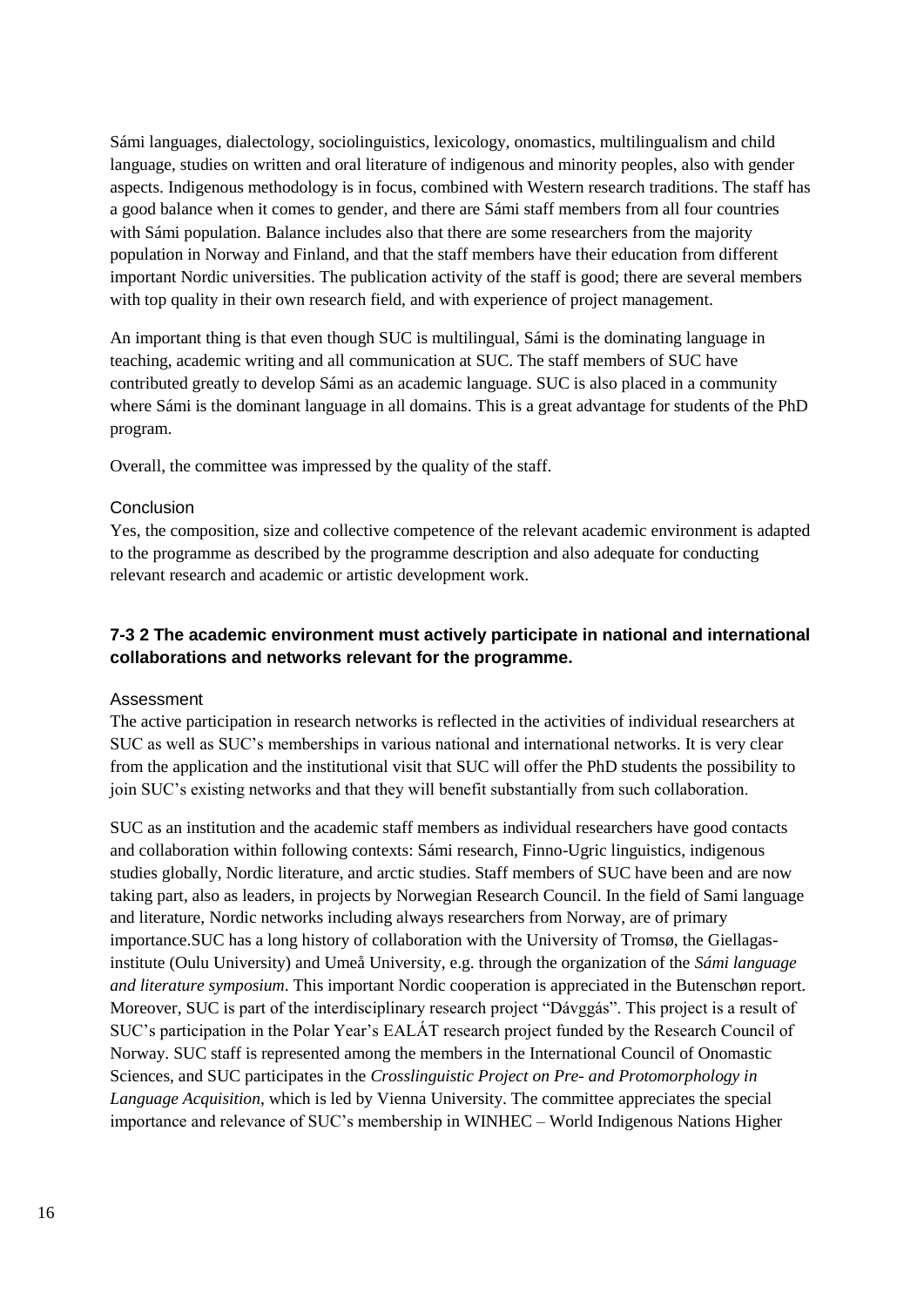Education Consortium. As an accredited member of WINHEC, SUC is obliged to follow principles of indigenous regulations e.g. indigenous research ethics.

It is evident from the application and the institutional visit that SUC gathers national and international researchers and initiates collaboration. In 2013, Nordic Sámi literature researchers gathered at SUC and established the Sámi literature researchers' network. In 2010 the first International Conference on Indigenous Places Names was hosted by SUC – who is also leading the building of the network (ref. p.35 in the application) – and in September 2014 SUC hosts the 10th DINO – Diversity in Nordic Linguistics – conference. SUC also works on preliminary projects with other members of the Arctic University (UArctic) to build an infrastructure for exchanging staff and students in the field of indigenous education, and in 2004 SUC established the thematic network UArctic Verdde (ie. *UArctic Friend*). Currently SUC is establishing a project with collaborators in Guatemala. This planned threeyears project, will research how Sápmi and Guatemala young indigenous persons participate in the functions of the civil society and what kind of position the civil society has in advancing the democracy. SUC has applied for funding from the Research Council of Norway.

Active participation is very good especially in the fields of indigenous and arctic studies, including different kind of arrangements in SUC and participation in other places, collaboration in important networks and interdisciplinary projects. The networks are highly relevant for a PhD program in Sámi Language and Literature.

#### Conclusion

Yes, the academic environment actively participates in national and international collaborations and networks relevant for the programme.

**7-3 3 At least 50 per cent of the academic FTEs allotted to the programme must be staff with their primary employment at the institution. Of these, teachers with competence at the level of at least associate professor must be represented among those who teach the core elements of the programme. For the different cycles, the following additional requirements apply:**

c) For third cycle programmes, requirements are stipulated by Section 3-1(3) of the Regulations concerning quality assurance and quality development in higher education and tertiary vocational education.

#### Assessment

All the 14 staff members who will teach and supervise in the programme are either professors or associate professors, and 9 of them are professors (see 7-3.1.) Of the 14 staff members are 12 (87%) in full time in SUC. Because 11 of the staff members will, according to the plan, also teach in the master, bachelor or teacher training program (varying individually 0.06–0,54 % of FTEs/årsverk), there will be almost 6 (5,9) FTEs/årsverk teaching and supervising by professors and about 3 (3,02) by associate professors, all together 9,01 year-work/årsverk by competent staff members. The research profiles of the staff members are in very good relation to the representation of different research fields of the programme and the coursework parts. This means that the demand for eight full-time equivalents, out of which at least six people in full-time positions, four with the rank of full professors, is fulfilled.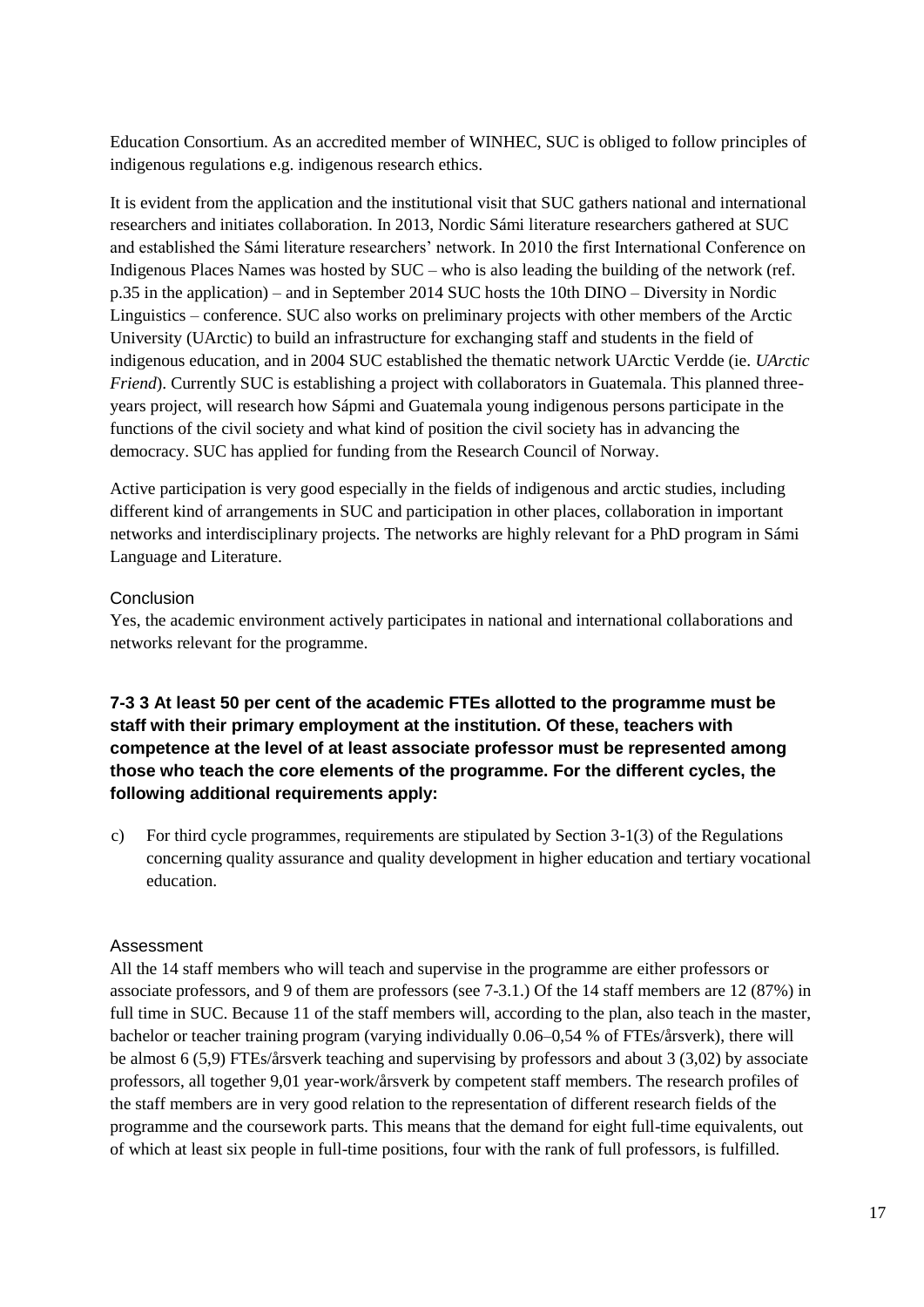#### Conclusion

Yes, the criteria and the demands specific to the cycle of the present programme are fulfilled.

#### **7-3 4 The academic environment must be actively engaged in research, academic and/or artistic development work. For the different cycles, the following additional requirements apply:**

c)For third cycle programmes, the academic environment must have documented results at a high international level of quality, with satisfactory academic breadth.

#### Assessment

The research in Sámi linguistics and sociolinguistics at SUC covers a broad range of theoretical and applied sub-disciplines, e.g. phonology, morphology, syntax and sentence semantics, and word collection, language sociology, bilingualism and language reviving research. There is a clear interconnection between theoretical and applied research at SUC, and the sum of SUC's sociolinguistic and linguistic research meets concrete needs in the communities as well as needs in the scientific research fields. The linguistic research is also connected to disciplines such as reindeer husbandry, onomastics, and the sociolinguistic research focusses especially on language exchange, language contact and language revitalization. The choices of foci thus reflect the contemporary needs in Sámi society throughout the Sámi region.

Also in the research in Sámi literature, SUC demonstrates breadth. The emphasis is on Sámi oral literature history, and also on its connection to written literature and written text theory. The Sámi literature research is placed in a context of indigenous peoples' literature which is in accordance with the Sámi and indigenous premise of the programme. Furthermore, the Sámi literature research at SUC is also approached in a wider context of minority literature. As stated in the application (p. 64), Sámi literature research is a young field of research in huge need for basic research. SUC has advanced Sámi literature research as an academic subject and the committee finds that SUC by this again demonstrates how a) research at SUC meets contemporary scientific and societal needs, and b) SUC researchers are at the forefront in augmenting the fields of research relevant to the PhD programme in Sámi language and literature.

SUC staff members are active as participants not only in research networks and projects, but also as editors of scientific journals and publication series. For instance, SUC has been given responsibility for editing the WINHEC journal which is a peer-reviewed scientific magazine in English. Additionally, SUC staff members have experience with research political work through board membership in the Norwegian Research Council. Given the number and breadth of the memberships and leader positions in various national and international research networks it is impossible to give a general characterization of individual SUC staff's collaboration activities here. The same is true for any attempt to characterize the breadth of subjects covered by research results published by SUC researchers. SUC researchers actively publish articles in level one and two journals in addition to monographs and articles in anthologies (ref. p.345-346 in the application). Most of the publications are in Sámi or in English, and members of the SUC staff moreover publish in Finnish, Swedish, and Norwegian.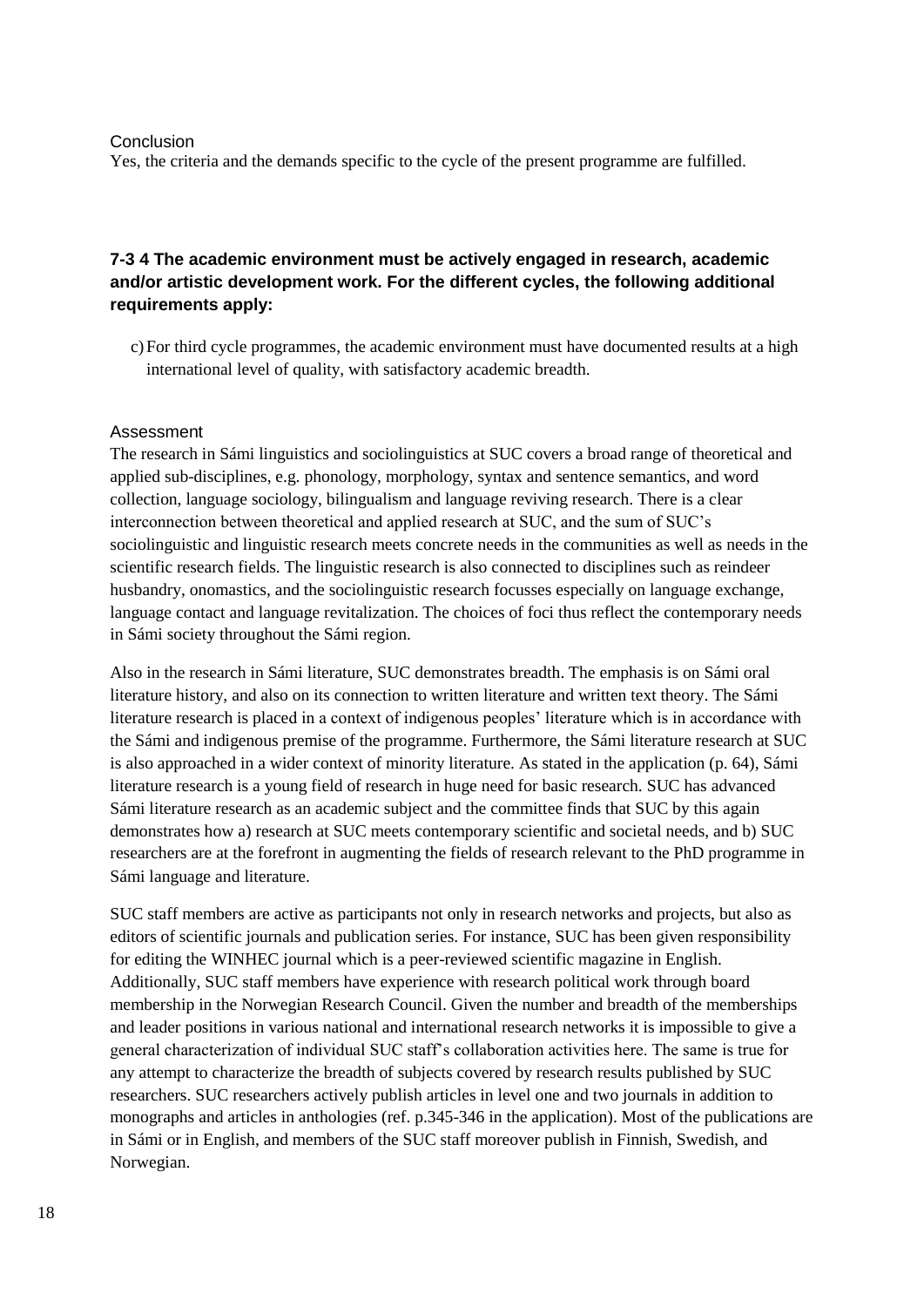The committee agrees that SUC researchers have produced research results of high international standards and that they are responsible for important contributions to fields of research relevant to the PhD program.

Another important contribution from SUC researchers is publication of research results in Sámi language. Such publications facilitate the development of Sámi as a scientific language and the development of new terminology. Every issue of the level two journal Sámi dieđalaš áigečála contains research results published by researchers at SUC. Sámi dieđalaš áigečála is a collaboration between the University of Tromsø and SUC.

It is worth mentioning that it was pointed out during the meeting with possible employers that indigenous peoples all over the world look to Kautokeino as a leading star especially when it comes to language in the Arctic, and the committee is generally convinced that SUC is a leading institution when it comes to indigenous research and the use and development of indigenous languages. It thus appears natural and expected that SUC offers a PhD in Sámi language and literature.

Following the arguments above, the committee was impressed by the breadth and quality of the research delivered by SUC staff as well as with the range of engagements in national and international networks and projects

Conclusion Yes, the criteria and the demands specific to the cycle of the present programme are fulfilled.

#### **7.3.5 For programmes with supervised professional training, the academic environment and external mentors must have appropriate experience in the field of practice.**

Not relevant.

# <span id="page-22-0"></span>**5 Conclusion**

On the basis of the written application with attached documentation, the expert committee concludes the following:

#### **The committee does not recommend accreditation of the PhD program in Sámi Literature and Language at Sámi University College.**

The committee finds that the following demands are not met:

 7-1 3 The recruitment of students to the programme should be large enough to enable the institution to establish and maintain a satisfactory learning environment and a stable programme.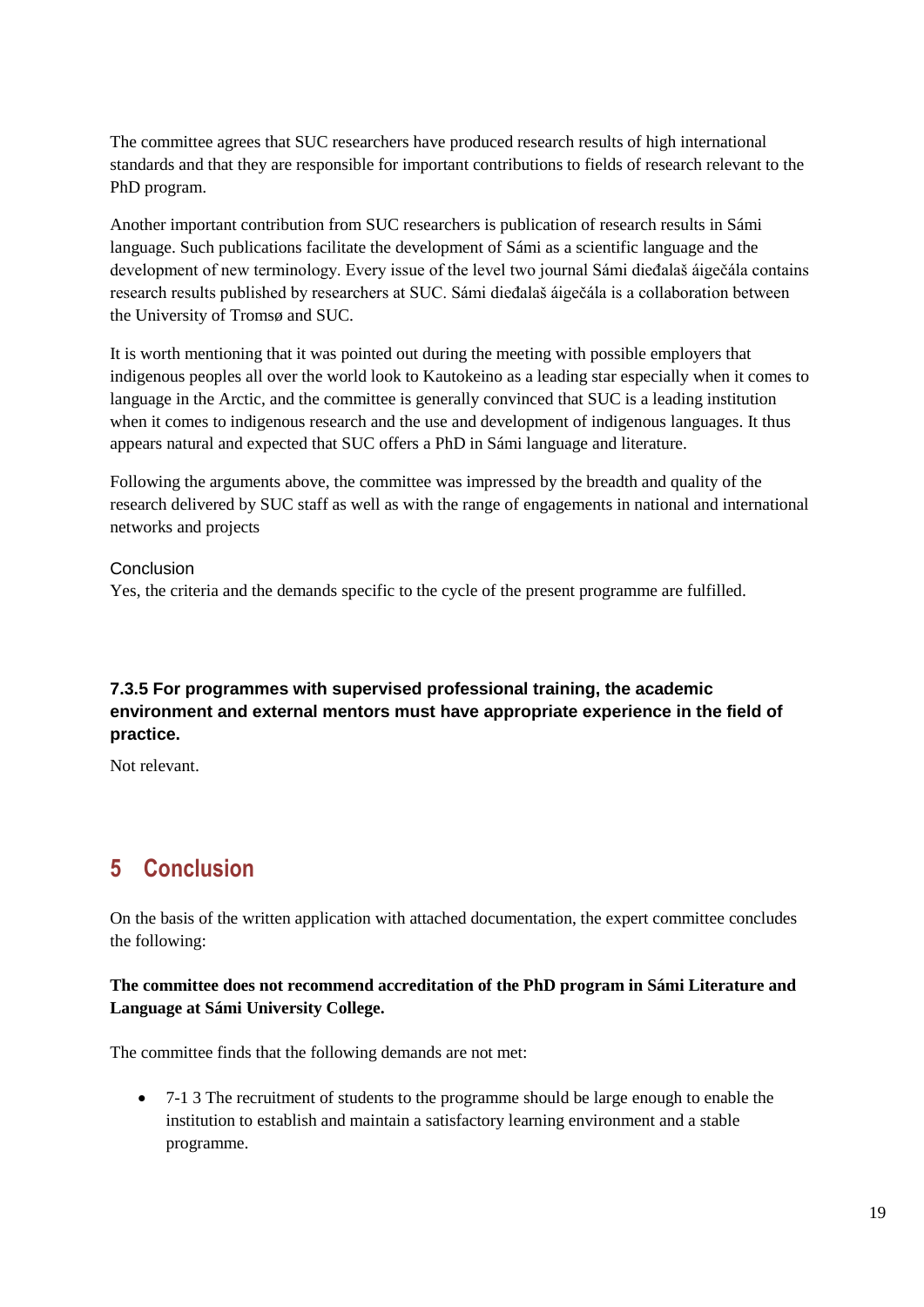The expert assessment states which demands the institution is required to meet in order to achieve accreditation. In addition, the committee has provided advice for the further development of this educational provision.

#### **The following demands must be met in order to achieve accreditation:**

The institution is required to:

- Submit more information on the numbers and possibilities of recruitment from other sources and institutions.
- If any master candidates in a relevant program at SUC finished their master degree this year, submit an updated table on the number of candidates from SUC.

#### **The committee offers the following advice to develop this educational provision further:**

The institution is advised to:

- Change the title of the regulation to "Forskrift for graden ph.d." eller "philosophiae doctor" instead of "filosofisk doktorgrad"
- Change the wording in the regulation regarding admission to "a master degree of two years based on a bachelor degree of three years" or the similar.
- Revise the use of the term "fagfolk" in the guidelines for the PhD program
- Continue to actively work to recruit from all the institutions and networks mentioned
- Possibly broaden the admission requirements
- Take care that the students in literature are not marginalised
- Motivate the students for presenting and publishing in a variety of languages, especially English
- Continuously monitor the employment opportunities for the students and give updated career advice
- Recommend that students spent at least a short period of research elsewhere during their PhD studies
- Continue to work on securing funding for outgoing and incoming PhD students and research staff
- Consider establishing an indigenous-oriented summer school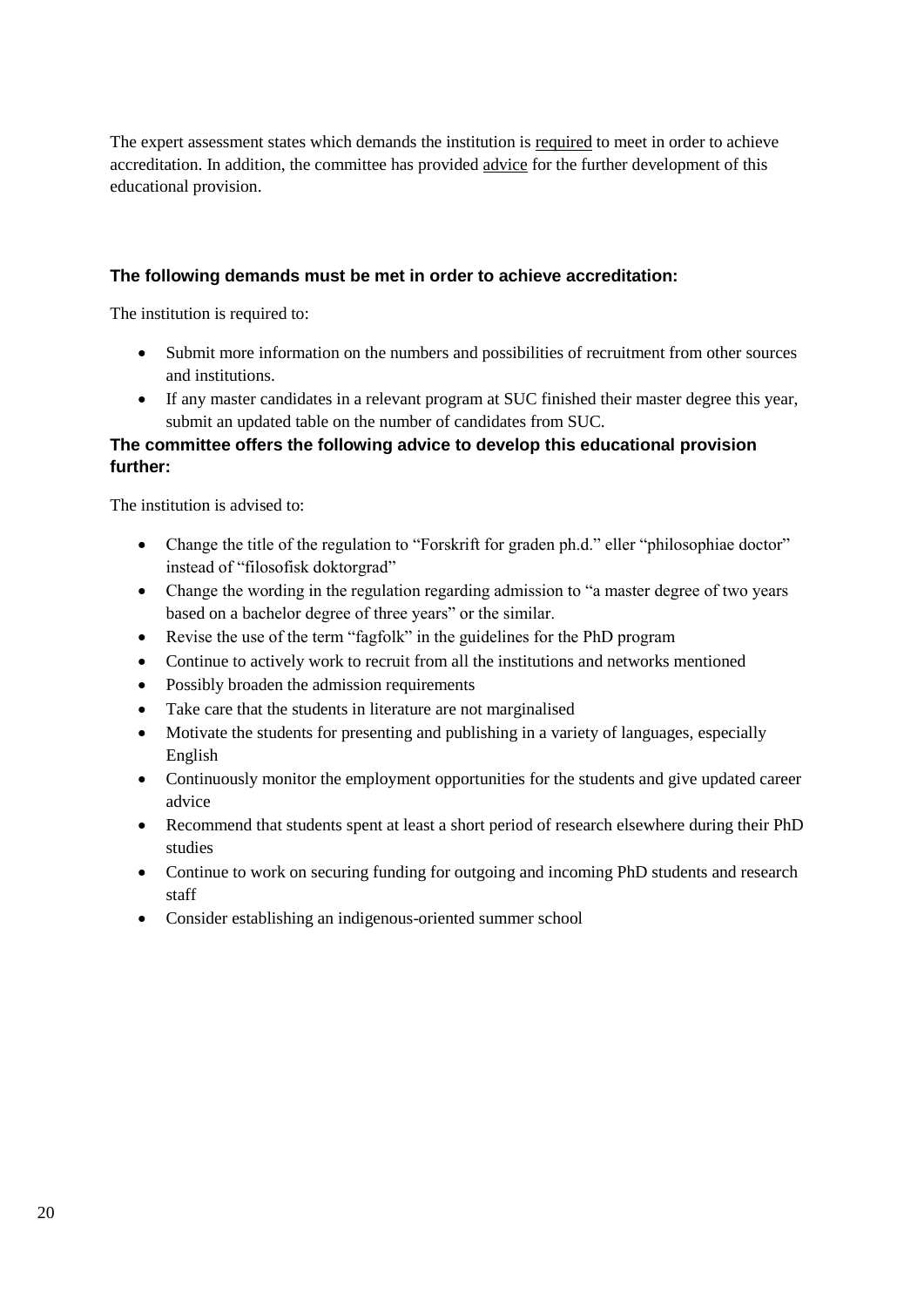# <span id="page-24-0"></span>**6 Commentary from the institution<sup>2</sup>**

Samisk høgskole er tilfreds med den rapport den sakkyndige komiteen har gitt i forbindelse med Samisk høgskoles søknad om godkjenning av ph.d.-studium i samisk språk og litteratur. NOKUTs sakkyndige komité har vurdert Samisk høgskoles ph.d.-programsøknad svært positivt. Studiet ble likevel ikke godkjent fordi søknaden ikke oppfyller NOKUTs kvantitative krav om et stabilt studentmiljø på 15 doktorgradsstudenter over tid. NOKUTs sakkyndige komité ber Samisk høgskole om å sende informasjon om tallene og mulighetene for rekruttering fra andre miljøer og institusjoner. Komiteen ber også høgskolen gi opplysninger om masterkandidater som vil oppnå mastergrad i år.

Samisk høgskole ser at NOKUTs kvantitative krav er tilpasset størrelsen på det norske storsamfunnet, og ikke et lite samfunn som Sápmi. Høgskolen mener at kravet om 15 doktorgradsstudenter over tid vil være urealistisk for en liten samisk institusjon. Selv om kravet kan innfris over fem år, er det ikke bærekraftig over tid. Kravet om et studentmiljø på 15 studenter gir utfordringer i forhold til samfunnets behov for arbeidskraft med den aktuelle kompetansen og for rekrutteringsmulighetene som er realistiske i Sápmi. Samisk høgskole mener dette er en stor utfordring for institusjonen, men at et stabilt studentmiljø på ni doktorgradsstudenter over tid vil kunne la seg realisere. Dette har vi gitt uttrykk for både i søknaden om godkjenning av doktorgradsprogrammet og overfor den sakkyndige komiteen.

Samisk høgskole har derimot en fordel i forhold til andre norske høgskoler og universiteter i og med at høgskolens virkeområde er allsamisk, det gjelder de samiske områdene i Norden og Russland. Dette gir flere muligheter for rekruttering av studenter fra de nevnte områdene. For Samisk høgskole er masterstudentgrunnlaget i samisk språk og litteratur fra hele det samiske området viktig.

#### **Informasjon om tallene for rekruttering**

l

Denne delen omhandler informasjon om rekruttering både fra egen insitusjon og fra andre miljøer og institusjoner.

Samisk høgskoles eget grunnlag av kandidater er studenter som startet på masterstudiet i henholdsvis  $2009<sup>3</sup>$  og 2012. Tabellen nedenfor er en oversikt over studenter som er ferdige med mastergraden, masterkandidater som uteksamineres fra Samisk høgskole, masterstudenter som ikke har fullført masterprogrammet, kandidater som har startet på masterstudiet, kvalifiserte bahcelorstudenter som kan ta master og kandidater som kan ferdigstille bahcelorgrad i samisk. (Se tabell på neste side)

Antall masterkandidater ved Samisk høgskole som uteksamineres i løpet av 2014-2015 er åtte. To av kandidatene (én i språk og én i litteratur) er i ferd med å ferdigstille masteravhandlingene sine, og de vil innen utgangen av året ta avsluttende eksamen. I tillegg til disse har én masterstudent fra en annen institusjon søkt om overføring til Samisk høgskoles masterprogram og vil kommende høst delta på skriveseminarene og få veiledning i skrivinga av masteroppgaven. De fem masterkandidater i hovedkullet (2012) har avlagt alle deleksamenene og vil i løpet av kommende studieår skrive masteroppgavene sine. I 2009 startet seks kandidater på sin masterutdanning, to av disse er ferdige.

<sup>&</sup>lt;sup>2</sup> Sami University College submitted their commentary in Norwegian, and this is reproduced in its entirety here. An English summary was written by NOKUT for the English-speaking committee member.

<sup>&</sup>lt;sup>3</sup> De fleste av disse hadde startet på sin masterutdanning ved Universitetet i Tromsø uten å ta eksamen. Disse søkte om å bli opptatt som studenter på Samisk høgskoles masterprogram i samisk språk og litteratur høsten 2009.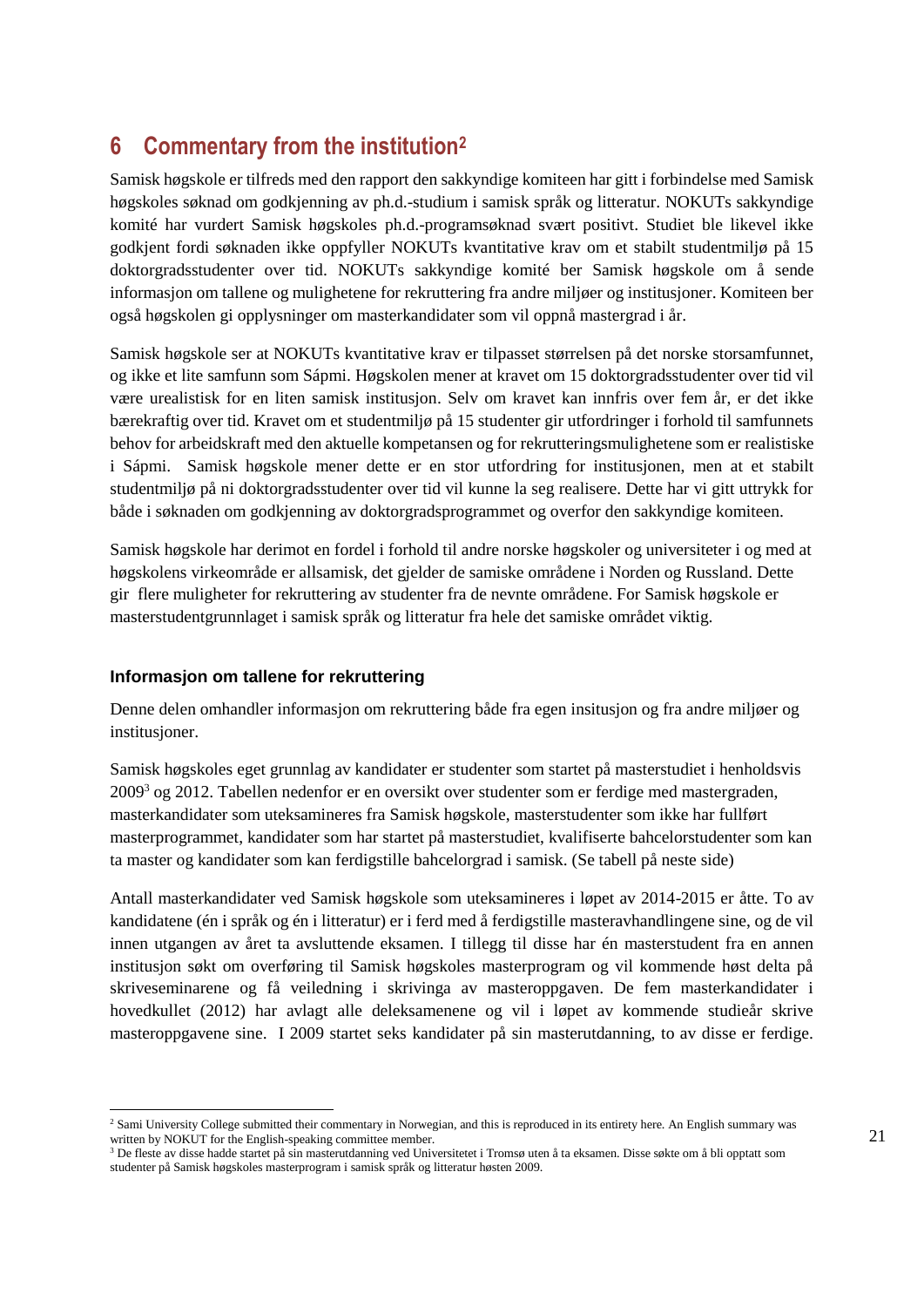Oppfølging av resterende fire gjennomføres 2014/2015, der målet er å bidra til at de avlegger avsluttende eksamen.

Elleve studenter med bahcelorgrad er kvalifisert til å ta master i samisk språk og litteratur (2014/2015).

Når det gjelder antall kandidater som har mulighet til å ferdigstille bahcelorgrad i samisk, har Samisk høgskole valgt å gi et eget studietilbud i skriving av bacheloroppgave med tanke på rekruttering av studenter til mastergradsstudiet i samisk språk og litteratur. 26 kandidater har fått tilbudet, fem har tatt i mot tilbudet. Samisk høgskole vil fortsette å gi tilbudet fremover slik at så mange som mulig kan avslutte bachelorgraden i samisk språk og litteratur innen rimelig tid.

Tabell som viser Kvalifisering av egne kandidater til programmet - studentgrunnlag

|            | Ant.         | Ant. master- | Ant.       | Ant.        | Ant. med        | Ant            |
|------------|--------------|--------------|------------|-------------|-----------------|----------------|
|            | ferdige      | kandidater   | masterstu- | kandidater  | bahcelorgrad    | kandidater     |
|            | master-      | uteksaminere | denter som | som har     | kvalifisert til | som kan        |
|            | grader       | S            | ikke har   | startet på  | å ta master     | ferdigstille   |
|            |              |              | fullført   | masterstudi |                 | bahcelorgrad i |
|            |              |              | program    | et          |                 | samisk         |
| 2015       |              | 5            |            |             | 5               |                |
| 2014       |              | 3            |            |             | 4               | 26             |
| 2013       |              |              |            |             | $\overline{2}$  |                |
| 2012       |              |              | 6          |             |                 |                |
| 2009       |              |              |            | 6           |                 |                |
| <b>SUM</b> | $\mathbf{2}$ | 8            | h          | 6           | 11              | 26             |

#### **Beskrivelse av Samisk høgskoles muligheter for rekruttering fra andre miljøer og institusjoner**

Samisk høgskole har et bredt rekrutteringsgrunnlag av studenter som har studert samisk språk og litteratur/kultur<sup>4</sup> innenfor masterprogrammene ved andre universiteter i Sápmi og fra større universiteter i de nordiske landene.

Oversikten nedenfor viser antall kandidater med mastergrad i samisk språk og litteratur som ikke har startet på en doktorgradsutdanning. Disse kan karakteriseres som mulige doktorgradsstudenter til Samisk høgskoles doktorgradsprogram.

| Institusjon      | Med        | Med avlagt |
|------------------|------------|------------|
|                  | mastergrad | doktorgrad |
| Univ. i Oulu     | 28         |            |
| Univ. i Tromsø   | 27         |            |
| Univ. i Lappland |            |            |
| Sum              | 56         |            |

*Kollonen til høyre viser dem som er ferdig med doktorgraden*.

 $\overline{a}$ <sup>4</sup> Ved Giellagas-instituhtta ved Universitetet i Oulu tilbys Samisk språk og kultur.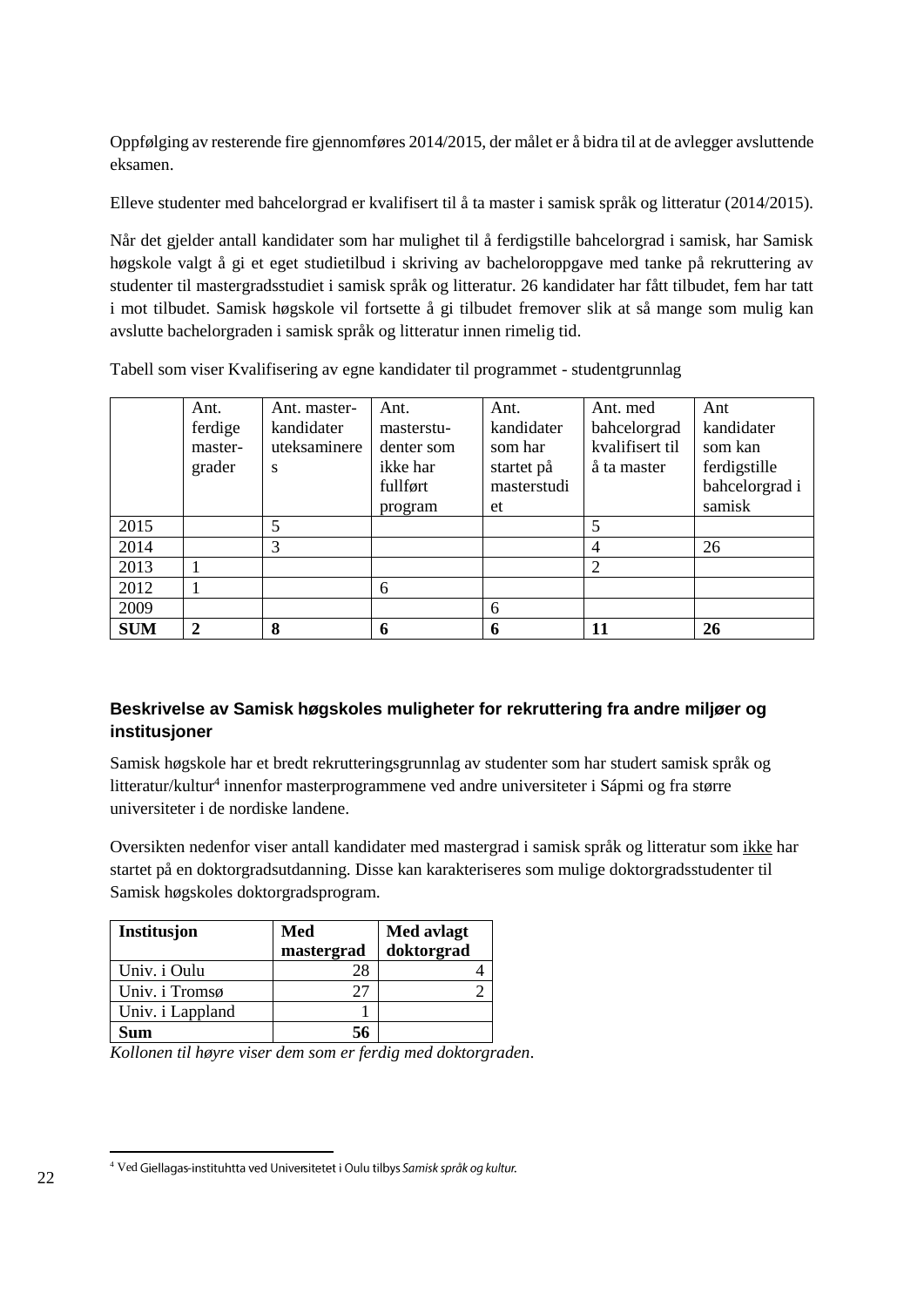Samisk høgskole har gjennomført en undersøkelse<sup>5</sup> for å konkretisere aktuelle kvalifiserte kandidater til ph.d-programmet. Undersøkelsen ble sendt ut til 30 kvalifiserte kandidater, der 12<sup>6</sup> svarte på undersøkelsen. Disse 12 svarer på at de er interessert i å søke på Samisk høgskoles doktorgradsprogram. Undersøkelsen viser et stort potensiale av kandidater utenfor Norge. Samisk høgskole registerer også at av dem som er interessert, er 74% under 40 år og 75 % er kvinner. Når det gjelder valg av fagområder, så gjenspeiler svarene i undersøkelsen ph.d.-programmets oppbygging, der språkdelen utgjør 2/3 og litteraturdelen 1/3 (se tabellen nedenfor).

| Faktorer som det er spurt om i undersøkelsen                          | <b>Svar</b>       |
|-----------------------------------------------------------------------|-------------------|
| Antall kandidater som ønsker å ta doktorgradsutdanning i samisk språk | 12 kandidater     |
| og litteratur                                                         |                   |
| Land                                                                  | Finland: 5        |
|                                                                       | Norge: 4          |
|                                                                       | Sverige: 3        |
| Kjønn                                                                 | Kvinner: 75       |
|                                                                       | Menn: $25$        |
| Alder                                                                 | Under 30: 17 %    |
|                                                                       | Under 40: 67 %    |
|                                                                       | Over 40: 17 %     |
| Fagområder/prosjekter                                                 | Lingvistikk: 50 % |
|                                                                       | Litteratur: 30 %  |
|                                                                       | Ikke svart: 20 %  |

#### **Ang. opptakskrav til ph.d.-program**

Opptakskravet til ph.d.-programmet er mastergrad i samisk språk og/eller samisk litteratur. Opptakskravene i ph.d.-programmet gir muligheter for vurdering av individuell kompetanse som tilsvarer opptakskravene. En mastergrad i f.eks allmenn språkvitenskap eller i allmenn litteraturvitenskap sammen med samisk språk kan danne grunnlag for å bli tatt opp i programmet. Samisk høgskole vet at mellom fem og ti kandidater ville kunne bli rekruttert på denne måten.

Kandidater med annen bakgrunn enn en mastergrad i samisk språk og litteratur, kan ved å kvalifisere seg gjennom bestemte kurs bli tatt opp som studenter, men kravet om nødvendig samisk språkkompetanse må sikres.

#### **Strategier for rekrutteringsarbeid**

l

Samisk høgskole har ulike strategier og tiltak ved rekruttering av studenter til doktorgradsprogrammet.

I undersøkelsen av interesserte kandidater som kan søke til Samisk høgskoles doktorgradsprogram, viser svarene at:

- det er viktig for kandidatene at de får finansiert sin doktorgrad (36 %)
- bruk av samisk språk ved veiledninger, gjennomføring av deleksamener og skriving av avhandlingen foretrekkes (45 %)

<sup>5</sup> Undersøkelse av interessen for kvalifiserte kandidater til å søke på doktorgradsprogrammet i samisk språk og litteratur.

<sup>6</sup> Undersøkelsen ble gjennomført i fellesferien, noe som kan ha medvirket til svarprosenten.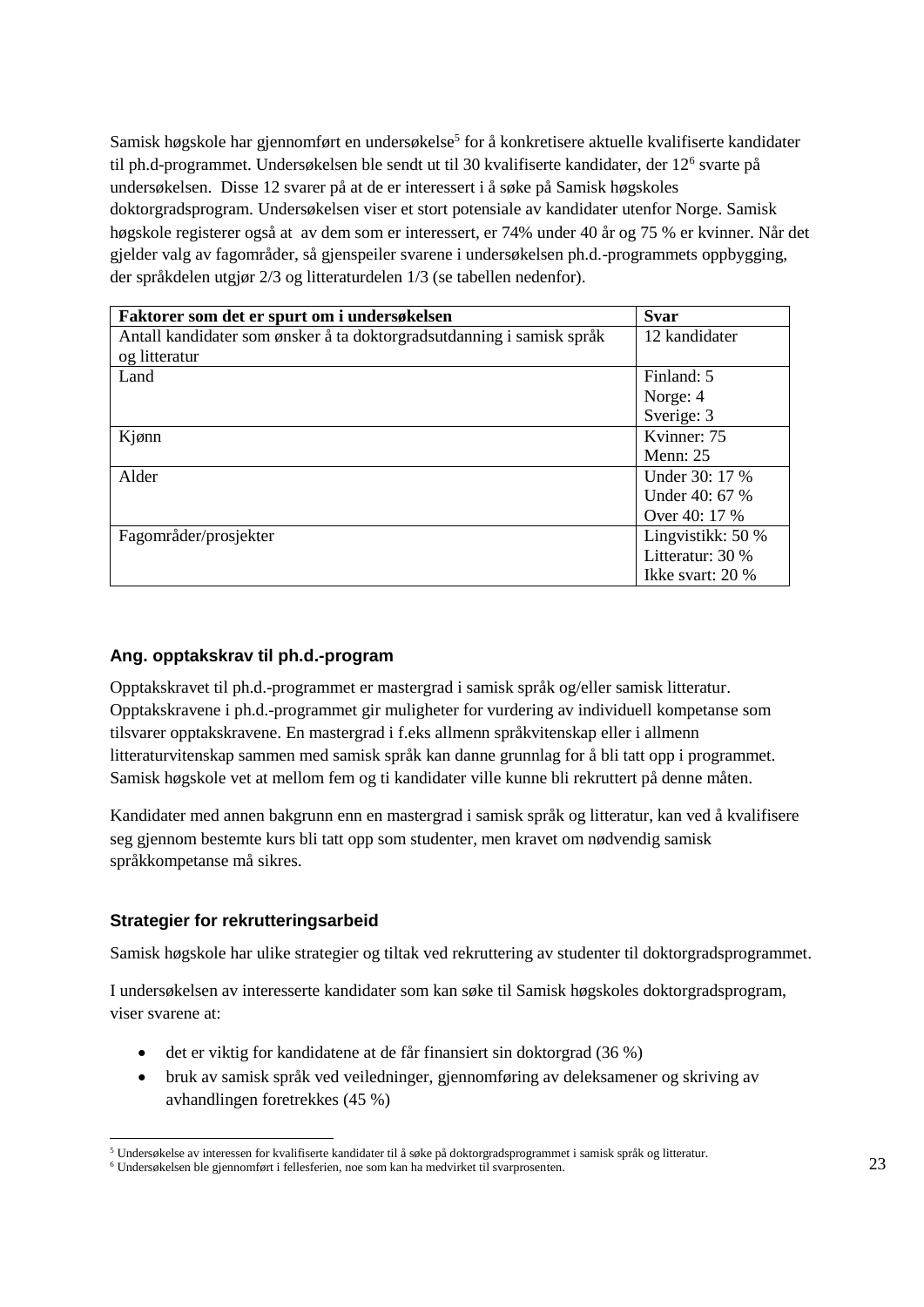• kandidatene fremhever at et godt læringsmiljø er viktig  $(9\%)$ 

Rekrutteringstiltakenes innhold er både av økonomisk og faglig art. De tiltakene som Samisk høgskole allerede har etablert, gjenspeiler de forventninger som potensielle doktorgradsstudenter gir uttrykk for i undersøkelsen.

Rekrutteringstiltakene er:

**1) Finansiering av fem stipendiatstillinger for programmet** 

Samisk høgskole har egen finansiering av fem stipendiatstillinger i samisk språk og samisk litteratur, men tilrettelegger også for prosjektsøknader der finansiering søkes fra andre kilder, for eksempel Norges forskningsråd.

- **2) Egne ansatte – kompetanseheving til doktorgradsnivå** Samisk høgskole prioriterer finansiering av egne interne vitenskapelige ansatte for kvalifisering til doktorgradsnivå.
- **3) 3-månders lønn – forprosjekt** Samisk høgskole tilbyr studenter med mastergrad lønn i tre måneder til forprosjekt for å utarbeide prosjektbeskrivelse til ph.d.-prosjekt.
- **4) Tilbud om fleksibel undervisning (nettbasert)** Samisk høgskole utvikler, produserer og tilbyr fleksibel læring og undervisning i ulike

utdanninger i de samiske områdene og ellers i verden, hvor studenter både på studiestedet og ute får det beste læringsmiljøet ved bruk av fleksible læringsmetoder. (Jf. Samisk høgskoles strategiplan for fleksibel undervisning 2012-2017)

#### **5) Samarbeidsnettverk i samisk språk, litteratur og kultur**

Samarbeidsnettverket<sup>7</sup> i samisk språk, litteratur og kultur ble opprettet høsten 2013. Målet for nettverket er å styrke samarbeidet mellom fagmiljøene ved de ulike institusjonene både innen undervisning og forskning for å tilby studentene et tilfredsstillende læringsmiljø. Det første resultatet av nettverkssamarbeidet er at bachelorstudenter fra de ulike institusjonene kommende studieår vil kunne følge nettundervisning i ulike emner gitt av annen institusjon. Man vil kunne effektivisere undervisninga og spare ressurser ved at det ikke undervises i samme emnet på tre institusjoner, men bare på én. Eksempelvis vil studenter fra Samisk høgskole og Giellagas-instituhtta ved Universitetet i Oulu kunne følge et kurs i nordsamisk syntaks som gis ved Universitetet i Tromsø, og studenter fra Giellagas-instituhtta ved Universitetet i Oulu og Universitetet i Tromsø vil kunne følge et kurs i samisk litteratur som gis ved Samisk høgskole. Dette er en form for utveksling av undervisning, og studentene vil etter hvert kunne velge om de vil være gjestestudenter ved de andre institusjonene. I første omgang vil studentene være ved sine moderinstitusjoner. Et slikt samarbeidsnettverk vil gi muligheter til samarbeid også for master- og doktorgradsstudier i samisk språk, litteratur/kultur og vise studentene at ulike emner innen faget er samarbeidsprosjekter blant fagansatte ved flere institusjoner som studentene også blir naturlige deltakere i. Fordi Samisk høgskoles doktorgradsprogram i samisk språk og litteratur vil kunne tilby også delkursene i opplæringsdelen på samisk, er det sannsynlig at det vil virke rekrutterende til programmet, spesielt med tanke på at studentene på denne måten får øvd seg i bruk av samisk og med tanke på utvikling av samisk som vitenskapsspråk.

l <sup>7</sup> Samisk høgskole sammen med samiske fagmiljøer ved Universitetet i Tromsø og Giellagas-instituhtta ved Universitetet i Oulu.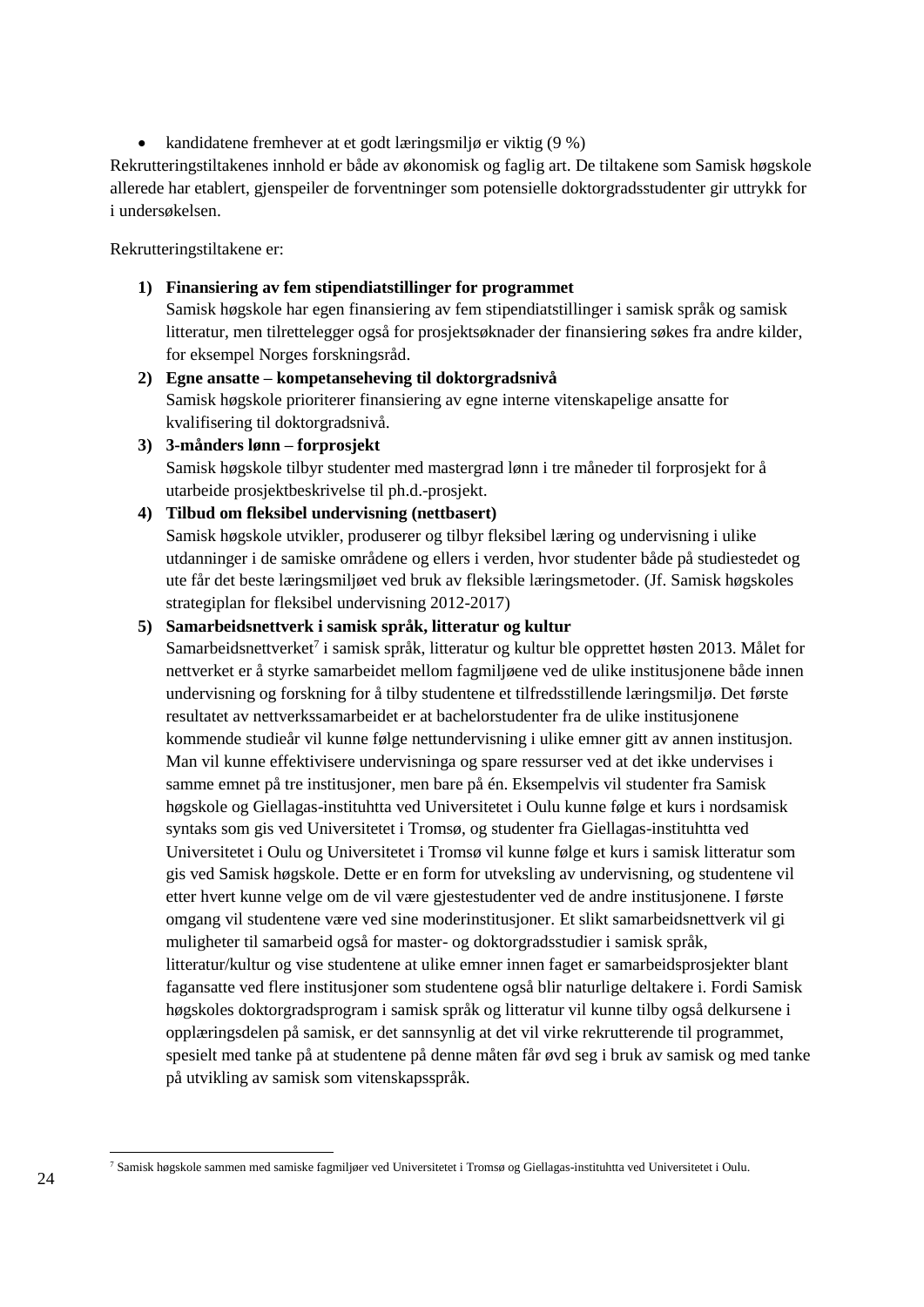#### **Komiteens råd for videreutvikling av doktorgradsprogrammet**

I konklusjonen gir komiteen råd til Samisk høgskole for å utvikle programmet videre. Samisk høgskole har følgende kommentarer til dette:

- Samisk høgskole endrer forskriftenes tittel fra "Forskrift til filosofisk doktorgrad" til "Forskrift for graden philosophiae doctor" (se søknad s. 83).
- Samisk høgskole endrer tekst i forksriften fra "må søkeren normalt ha en femårig masterutdanning" til "må søkeren normalt ha en toårig masterutdanning basert på en treårig bachelorutdanning" (se søknad s. 84).
- Samisk høgskole endrer termen "fagfolk" til "vitenskapelig personale" (se søknad s. 101 og oversendt oversettelse av Retningslinjer for doktorgradsprogram, s. 3).
- Til punktet "The institution is advised to: Continue to actively work to recruit from all the institutions and networks mentioned" henvises det til tabell og tekst på ss. 1-2.
- Om opptakskrav (Possibly broaden the admission requirements) se beskrivelse på s. 3.
- Samisk høgskole vil tilrettelegge for tiltak som hindrer at studentene i litteratur marginaliseres, f.eks. ved å tilby reisestipend for å delta i nasjonale og internasjonale litteraturkonferanser.
- Samisk høgskole har budsjettert forskningsstøtte som stipendiater og vitenskapelig personale kan søke på, blant annet gis det støtte til deltakelse på internasjonale konferanser, språkvask og oversettelser av vitenskapelige publikasjoner til engelsk og andre språk.
- Samisk høgskole fortsetter å følge samfunnets behov for doktorer i samisk språk og litteratur for å kunne tilby oppdatert karriereveiledning til sine studenter.
- Samisk høgskole føyer til en setning på s. 9 i programmets studieplan: "Studentene oppmuntres til å oppholde seg som utvekslingsstudenter ved et annet universitet, gjerne i et urfolksområde, minst i en periode på en måned."
- Samisk høgskole arbeider videre med å sikre finansieringen for forskning på ulike plan. Kontrakten med Nordisk ministerråd bidrar til nødvendige forutsetninger for å initiere forskningsprosjekter for studenter som reiser ut og for utvekslingsstudenter ved institusjonen.
- Samisk høgskole er glad for forslaget om å starte en urfolksorientert sommerskole og vil vurdere dette. Høgskolen har etablert samarbeid med ulike urfolksinstitusjoner, f.eks. urfolksuniversitet Te Whare Wananga o Awanuiarangi, som kan bidra til realisering av tilbud om sommerskole med urfolksfokus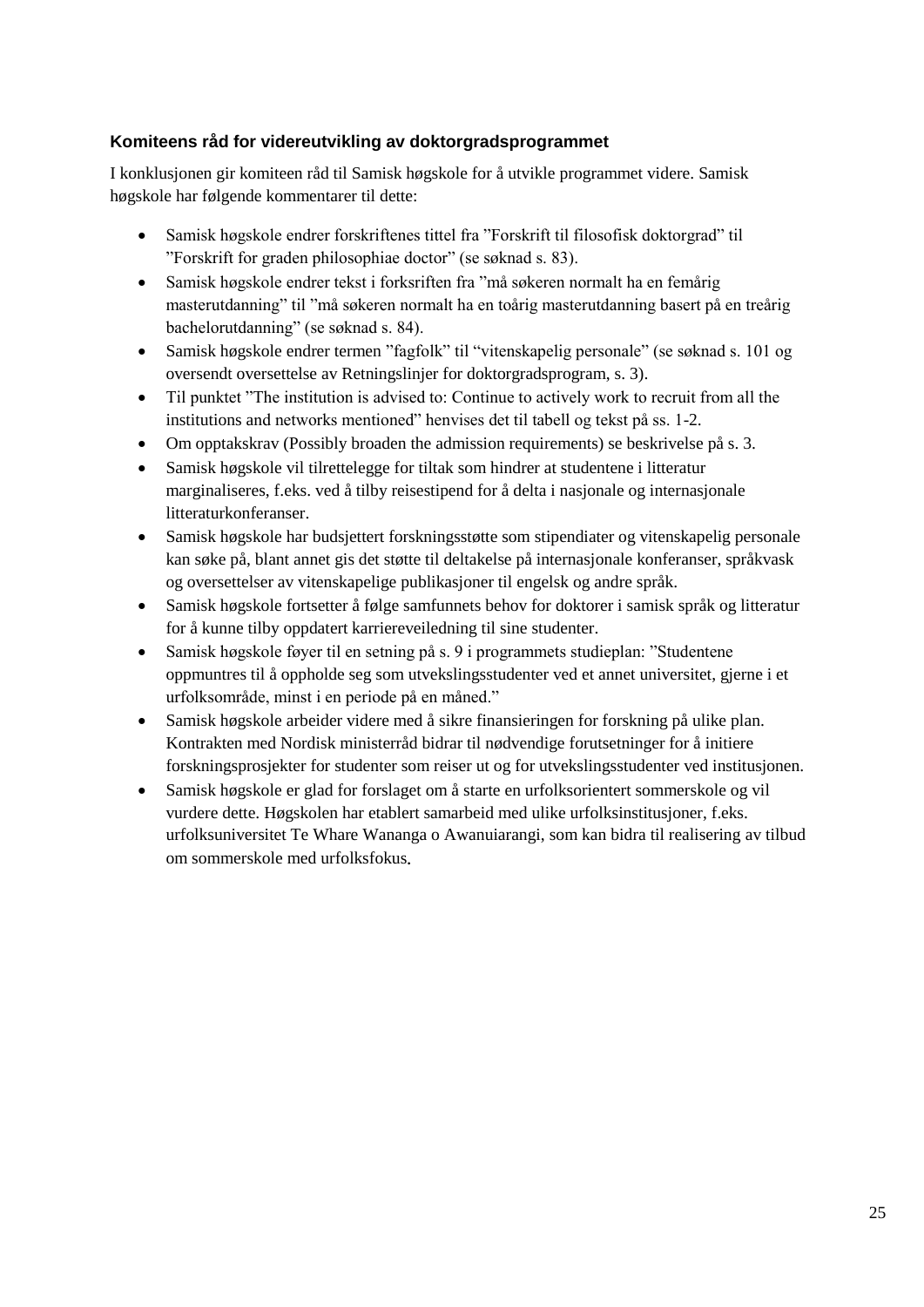# <span id="page-29-0"></span>**7 The expert committee's additional evaluation**

We have all read the comments from Sami University College in response to the report from the expert committee. SUC's point-by-point suggestions on how to follow up on the advice and recommendations given by the committee are both well anchored and constructive. We unanimously agree that the demand for fifteen PhD students a year is more suitable for the larger Norwegian society than for Sápmi with respect to overall recruitment, general demands for competence, and specific job possibilities. To scale this number down to nine strikes us as distinctly advisable in terms of available students and of the society's needs for PhD candidates with competence in Sámi language, literature and culture. The committee sees that the Sámi job market very much will need the nine candidates and their competence. Ultimately, however, this suggestion to allow the program to have nine and not fifteen graduate students is not up to the expert committee to decide on; our job is to examine the new proposal of nine students a year over a five-year period to see if that is substantiated. It seems worth adding, though, that SUC's capacity and recourses make it perfectly well equipped handle fifteen students a year.

The possible PhD students presented in SUC's response to the expert committee are of different kinds. There are two MA completions from 2012 and 2013, respectively; there will be eight further completions in 2014-15, and there is one transfer. With the five Master students that began in 2012 now having finished their coursework and currently writing their thesis, and with plans to follow up on those from 2009 that have not finished, there should be a solid foundation for recruitment of perspective PhD students at SUC. Furthermore, with eleven BA completions by 2015, and with plans in place to develop a new thesis-oriented writing course, it is extremely likely that the recruitment base will increase. Meanwhile there is excellent potential for recruitment from other institutions, especially the University of Oulu and the Arctic University of Norway (University of Tromsø). The survey indicates that among current students there is a high percentage of women and people under thirty, which is a good sign for widening participation, while the further widening of admission requirements––with Sámi language competence as the basis––may add five to ten students without compromising one of the College's founding principles: that the Sámi language be secured.

The survey stresses that a good level of funding, the extensive use of Sámi, and a supportive learning environment were all important elements. Taken together, these elements will be important in recruiting new students. More specifically, SUC offers five PhD scholarships along with pre-project funding and sound resources for competence development. Moreover, SUC provides distance-learning opportunities with state-of-the-art Internet-based instruction, and it avails itself of the numerous collaborative possibilities that are associated with the regional network in Sámi language, literature and culture. The committee's suggestion that SUC look to establish a summer school with Indigenous themes has been well received and ties in with existing contacts and networks. These strategies and activities allow SUC to share their competence with a wider audience, and the committee is convinced that such visibility of the institution and its competences and recourses contribute to increasing the recruitment.

It is difficult to pin down exact numbers of MA completions and to ascertain how many students will go on to do PhDs. However, from the figures presented, the likelihood of recruiting nine candidates a year over a five-year period is strong. Supporting this are the above-mentioned initiatives on admission, funding, and academic writing in Sámi. The committee have every reason to believe that once the program is established, its very existence will have a positive recruiting effect. The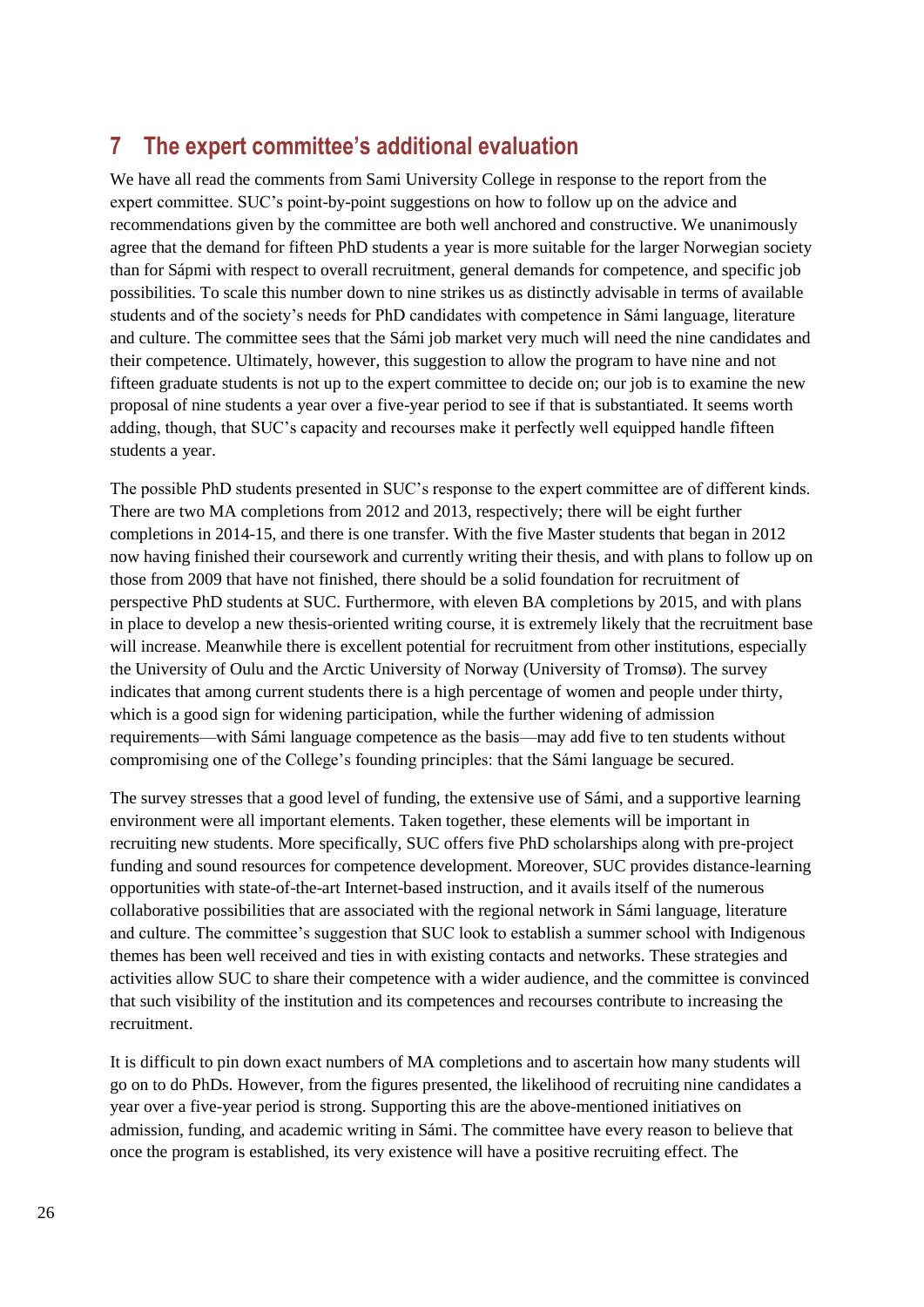committee also feels strongly that to educate people on the highest level in a minority society, and to provide the professional skills needed to sustain and advance that society, are of utmost importance in Sápmi, and indeed in Norway today.

# <span id="page-30-0"></span>**8 Change in Regulations**

As of 27.08.15 the Ministry of Education and Research has changed the regulation governing quality in higher education (Studiekvalitetsforskriften). The new text in §3-1 (3) reads (in Norwegian):

*Ved akkreditering av et nytt doktorgradsstudium skal studiet ha et fagmiljø tilsvarende minst 8 årsverk med førstestillingskompetanse, hvorav minst seks er i heltids kombinerte forsknings- og undervisningsstillinger og minst 4 har professorkompetanse. Institusjonen må videre kunne dokumentere at den har kapasitet og rekrutteringspotensial til å knytte minst 15 doktorgradsstudenter til studiet i løpet av fem år etter oppstart. Institusjonen må kunne sannsynliggjøre at den over tid kan opprettholde et doktorgradsmiljø med minst 15 doktorgradsstudenter. Kravet om et doktorgradsmiljø med minst 15 doktorgradsstudenter gjelder ikke for Samisk høgskole. Samisk høgskole må sikre at stipendiatene får et godt faglig miljø med høy kvalitet, blant annet gjennom forpliktende samarbeid med andre institusjoner.*

Sámi University College is thus exempt from the requirement of being able to maintain a stable group of 15 PhD-students. In Section 5 the conclusion is that accreditation is not recommended because the institution does not fulfill this particular requirement. As this requirement is no longer valid for Sámi University College, accreditation of the program can be granted.

# <span id="page-30-1"></span>**9 Decision**

The PhD program in Sámi Language and Literature at Sámi University College fulfils all criteria for accreditation as detailed in Chapter 7 §§7.1 - 7.3 of *Regulations concerning supervision of the educational quality in higher education (Academic Supervision Regulations)* of 28. February 2013.

The PhD program in Sámi Language and Literature at Sámi University College is accredited.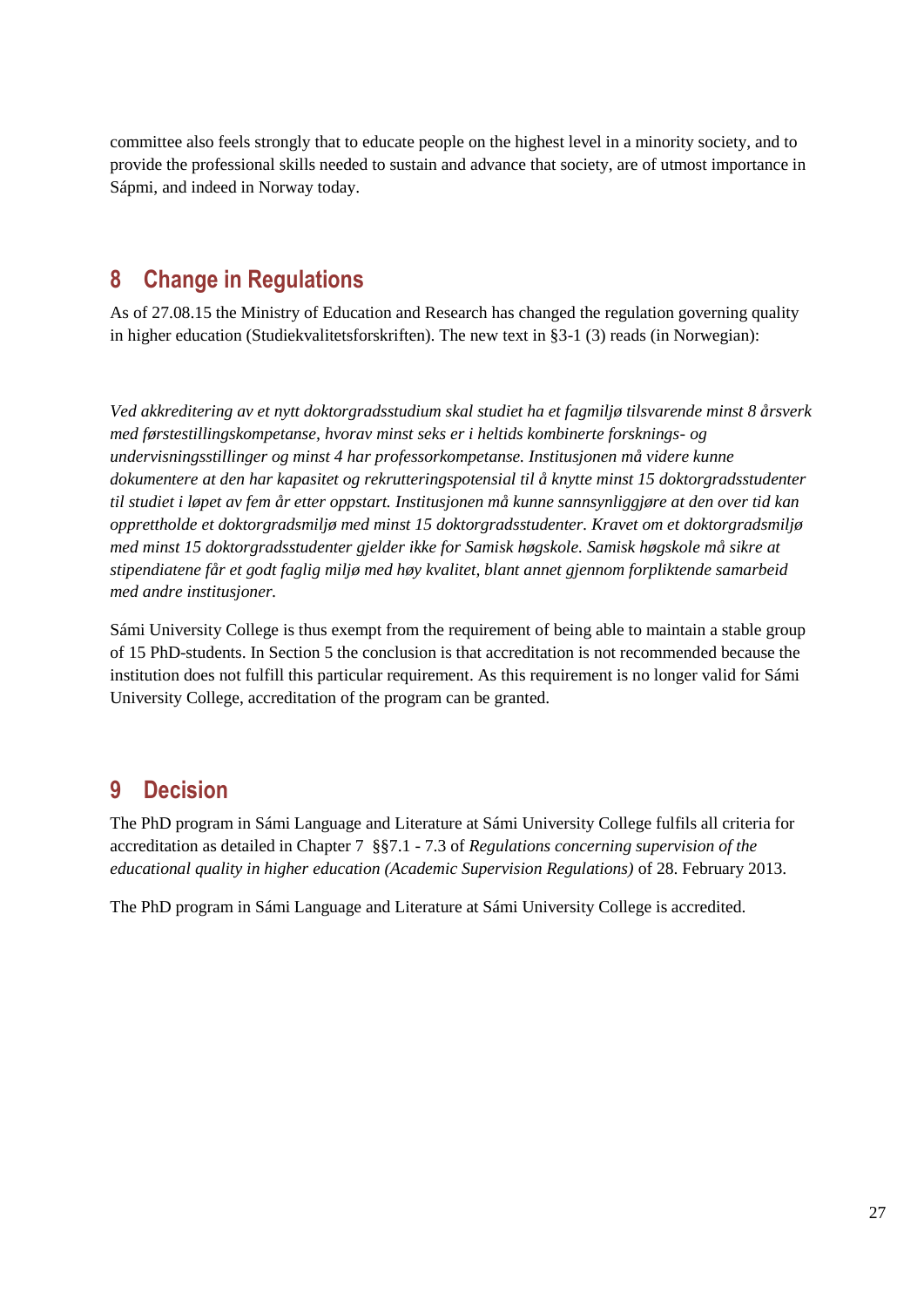# <span id="page-31-0"></span>**10 Presentation of the expert committee**

#### **Professor emerita Ingeborg Kongslien, University of Oslo (Committee Leader)**

Kongslien is professor emerita at the Department of Linguistics and Scandinavian Studies, University of Oslo. She completed the PhD degree at the same institution with a thesis on Scandinavian literature regarding emigration to the US: *Draumen om fridom og jord. Ein studie i skandinaviske emigrantromanar*. Migration and multicultural literature, first with Scandinavian and Scandinavian-American texts and in later years, new Scandinavian literature written by migrants to Scandinavia and their descendants, is the focus of Kongslien's research and teaching. The interest for Scandinavian-American texts has brought her to the US for guest professoriates several times. She often presents at conferences, especially within Scandinavian studies, for instance SASS conferences (Society for the Advancement of Scandinavian Studies). Kongslien has taught among other courses, a course in literature in a multicultural context which includes Sámi and Kven text and environments. Furthermore, she has been the first opponent of a PhD thesis on Kven literature. Kongslien has been the leader of the Department for linguistics and been a member of the faculty board at the Faculty of Humanities, and supervised a number of master and doctoral students.

#### **Professor and director Graham Huggan, University of Leeds, United Kingdom**

Huggan is professor of Commonwealth and Postcolonial Literatures at the University of Leeds and director of the Institute for Colonial and Postcolonial Studies at the same university. He has supervised a number of PhD students both at the University of Leeds and elsewhere, on a range of topics. Huggan is the author of eleven books, among them are *Nature's Saviours: Celebrity Conservationists in the Television Age*, *the Oxford Handbook of Postcolonial Studies*, *Postcolonial Ecocriticism: Literature, Animals, Environment* and *Australian Literature: Postcolonialism, Racism, Transnationalism*. Most of his recent work is situated at the interface of postcolonial and environmental studies, and he is the director of the University of Leeds's new environmental humanities initiative. Huggan is on the editorial board of numerous journals in the postcolonial field and a regular national and international examiner and reviewer. Furthermore, Huggan is the project leader for a major research project called Artic Encounters: Contemporary Travel/Writing in the European High North".

#### **Professor Anna-Riitta Lindgren, University of Tromsø – The Arctic University of Norway**

Lindgren is professor in Finish linguistics at the University of Oslo. She has a dr. philos degree from the same institution and a master degree from University of Helsinki. In addition to her position at University of Tromsø, Lindgren is docent in Finish language and multilingualism in the Cap of the North at University of Oulu. In her research, Lindgren studies the morphology and variation in Kven language as well as language sociology in multilingual societies. She has written about Kven-Sámi-Norwegian trilingualism in Northern Norway, Sámi-Finnish bilingualism in Northern Finland, the use of Sámi by Sámi people in Helsinki, trilingual use of person names in Northern Norway, the liberation of Finnish in Finland in the nineteenth century and the language shift from Swedish to Finnish among educated classes in 1850-1920. Lindgren has taught Finnish linguistics at universities at every level; this includes Finnish as a minority language, grammar, dialectology and sociolinguistics, language history, Finnish as minority language and multilingualism. When it comes to supervision, she has taught Finnish linguistics and language sociology for both master and doctoral students. Furthermore, Lindgren has been a guest lecturer and invited key note speaker at conferences.